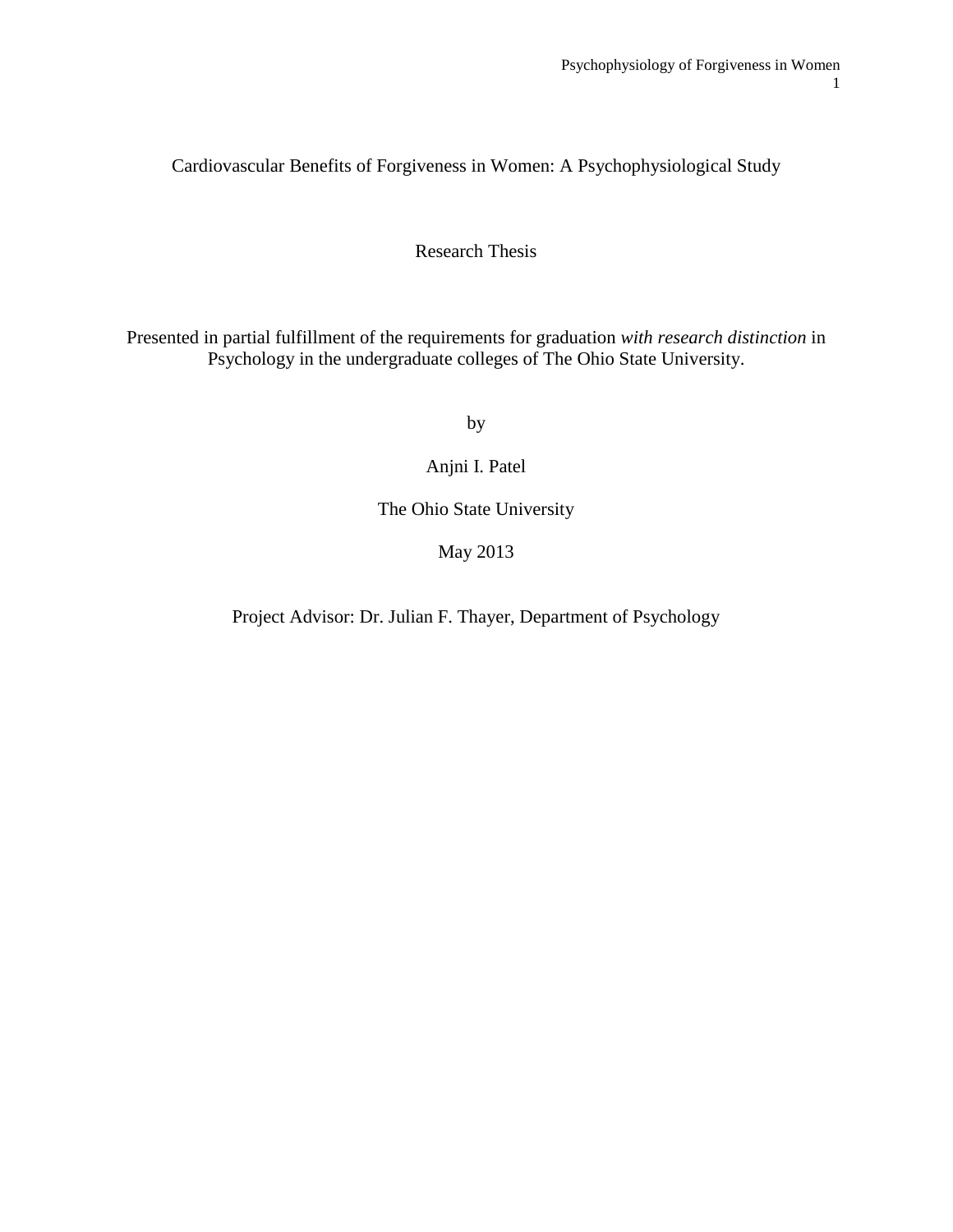### Abstract

The perseverative cognition hypothesis posits that psychological stress (e.g., sustained mental representations of past events) contributes to somatic disease through prolonged activation of cardiovascular and other biomechanisms. In the current study, we examined the effects of forgiveness compared to unforgiveness states, the latter conceptualized as a form of perseveration, on cardiovascular function. Ruminating about a hurtful event has been associated with higher heart rate, blood pressure, and muscle tension compared to forgiving. Specific aims of the current study are to examine the impact of forgiveness on vagal function—indexed by heart rate variability (HRV)—using an electrocardiogram. Healthy female participants' ( $N = 60$ ) HR data was continuously measured during a 5-minute baseline period, a 5-minute negative emotion induction, and 5 minutes of a randomized recovery manipulation. During the negative emotion induction, participants were instructed to think about a transgressor with whom they were feeling frustrated. Participants were then randomized into one of three recovery conditions: forgiveness (imagine forgiving the transgressor), extended frustration (continue thinking about the transgressor), and distraction (read neutral, thorough laundry instructions). After controlling for baseline and task HRV, participants in the forgiveness phase had higher HRV than those in both the extended frustration and distraction phases. Results suggest that: a) forgiveness may influence somatic health through mechanisms of cardiac autonomic control, b) lower HRV during unforgiveness is analogous to perseverative states such as worry and rumination, and c) among women, forgiveness of a transgressor may be a beneficial coping strategy. Overall, the findings support the perseverative cognition hypothesis, and suggest a link between forgiveness and cardiovascular health.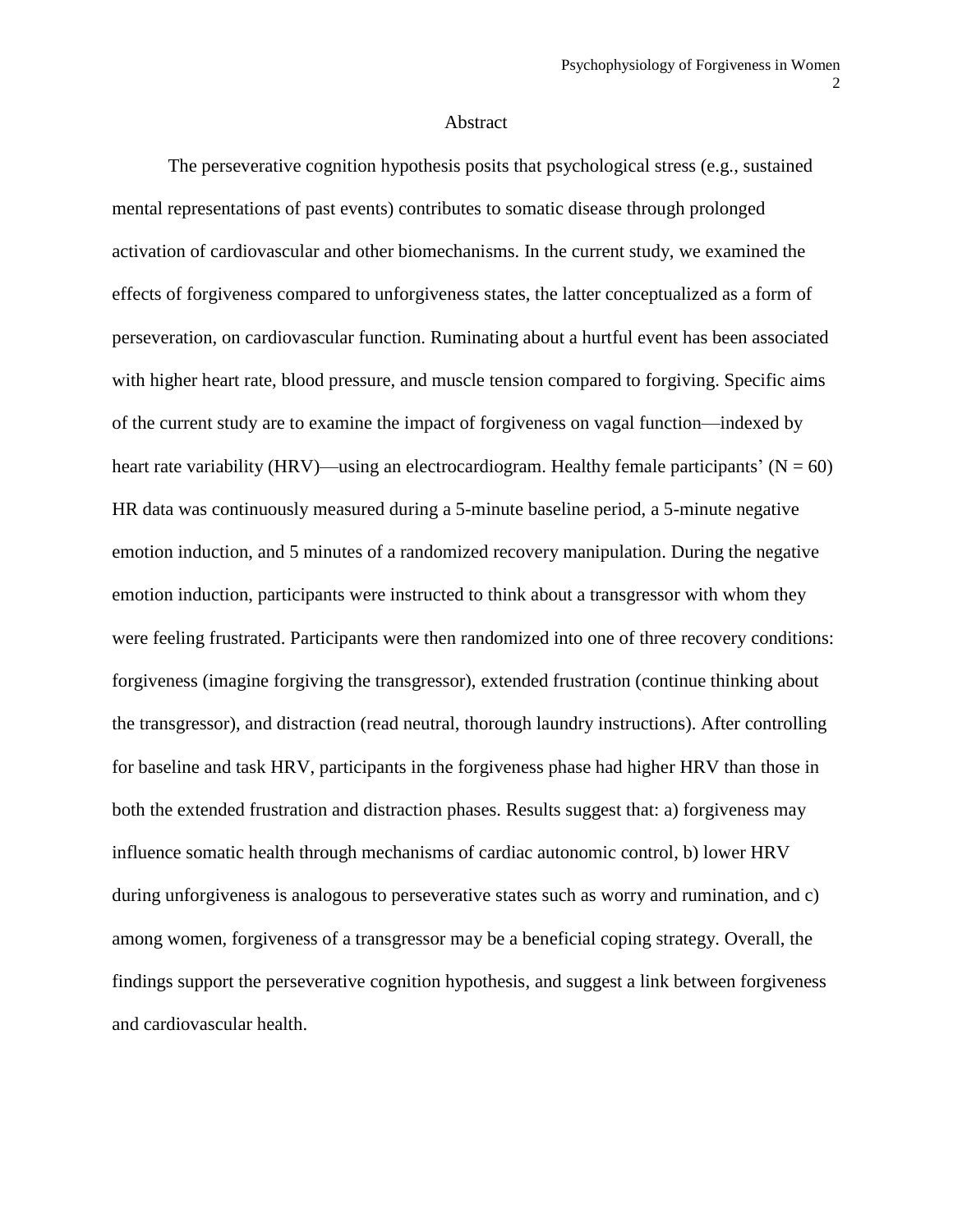### Acknowledgements

I am indebted to members of the Emotions & Quantitative Psychophysiology Laboratory at The Ohio State University for their help, support, and guidance throughout my undergraduate career and research endeavors.

I would like to thank Dr. Thayer for providing me with this exceptional opportunity to conduct research within the Emotions & Quantitative Psychophysiology Laboratory at The Ohio State University. I would like to thank LaBarron Hill for assisting me in the development of my research interests and providing guidance through the earlier stages of this study. Furthermore, I would like to thank DeWayne Williams for his help during the later stages of this study and his encouragement in submitting my findings to numerous national conferences. A special thanks goes out to a fellow undergraduate lab member and friend, Kinjal Pandya, who has been a key component of my support system through this past year. Also, I would like to thank Dixie Hu and Brandon Gillie for their time and energy put into assisting in completion of this project.

Lastly, I would like to thank the College of Arts & Sciences for their financial support of this project.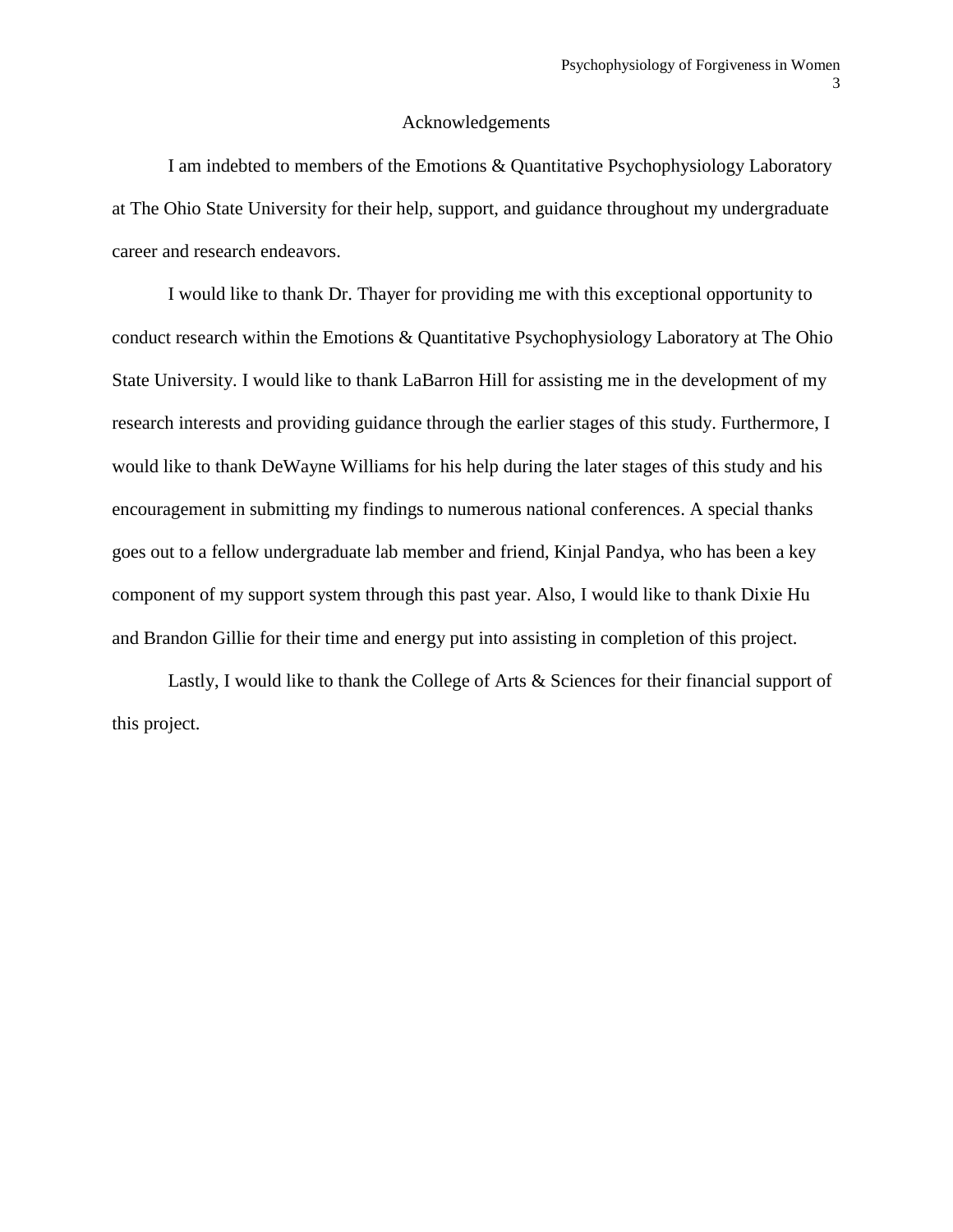Cardiovascular Benefits of Forgiveness in Women: A Psychophysiological Study

Many researchers have explored the link between health and emotion. As humans, we experience a whole multitude of emotions, ranging from positive to negative. A large body of research has drawn a link between emotional states and physical health (Thayer, Hansen, Saus-Rose & Johnsen, 2009). Moreover, gender differences present in cardiovascular health warrant further investigation into the immediate effects of particular emotion-health connections, through biological indices of cardiovascular health (Horsten, Ericson, Perski, Wamala, Schenck-Gustafsson, & Orth-Gomér, 1999).

The importance of the emotion-health connection is especially relevant in light of research suggesting that men and women express and cope with emotions differently (Kring & Gordon, 1998). For example, men tend to focus on one problem at a time and simultaneously let go of the emotion invoked by a situation. In contrast, women tend to consistently 'over-think' when dealing with emotional situations by thinking about the stressor continually (McRae, Ochsner, Mauss, Gabrieli, & Gross, 2008). These different responses characterize emotion regulation (ER), defined as the process in which one is able to regulate or manage their emotions mentally (Gross, 2002). ER incorporates feelings, emotion-related cognitions, behaviors, and physiological processes (Gross, 2002). All of these factors can be influential on physical wellbeing and health, as research has shown that holding on to negative emotions can have a negative impact on cardiovascular function (Friedman & Thayer, 1998; Booth-Kewley & Friedman, 1987). Gender differences in ER may also contribute to known differences in the prevalence of cardiovascular disease and to the well-documented gender differences in depression diagnoses (Chonody & Siebert, 2008; McSweeney, Pettey, Souder, & Rhoads, 2011).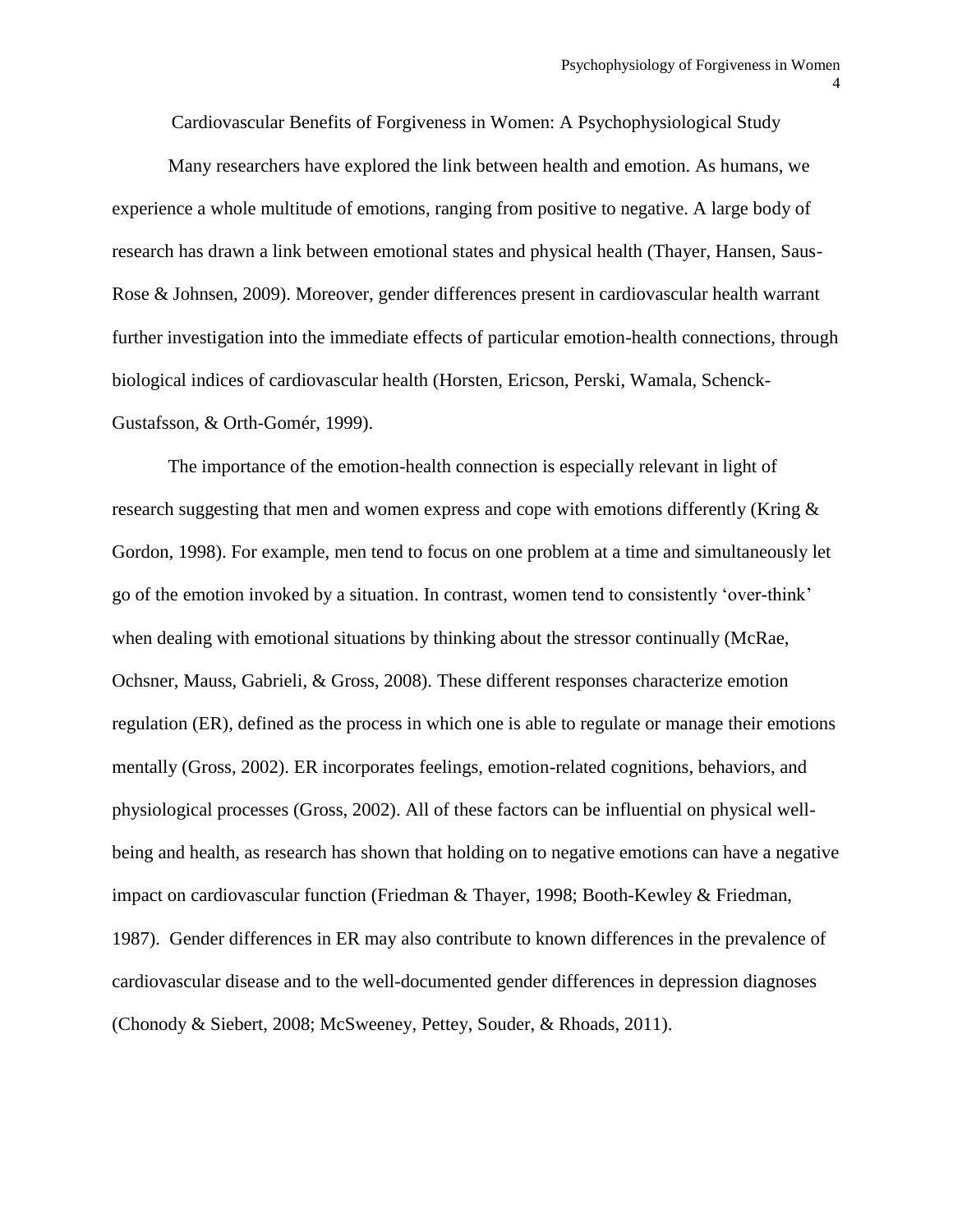A large body of research has focused on one ER strategy, in particular, rumination, which is a way of responding to distress by consistently focusing on the symptoms, causes, and consequences of the distressful situation (Nolen-Hoeksema, Wisco, & Lyubomirsky, 2008). Studies have shown that women ruminate more frequently compared to men, and that rumination is an important factor in maintaining depression and other psychopathology (Nolen-Hoeksema et al., 2008). These studies have further indicated differences between males and females that stems from their individual processes of regulating emotions.

The extensive work of gender differences in ER and cardiovascular health further supports the link between emotional experiences and physical well-being (McCraty, Atkinson, Tiller, Rein, & Watkins, 1995). Anger has been of particular interest in this regard. For example, previous studies have shown that a reduction in anger leads to increased cardiovascular function (Horsten et al., 1999). The relationship between other emotions, such as sadness, fear, and panic, in relation to heart function, has also been evaluated with notable results (Friedman & Thayer, 1998). Specifically, this study has demonstrated that in patients with panic disorder, increased fear and panic may lead to a reduction in heart function (Friedman & Thayer, 1998). However, previous studies conducted on the effects of sadness have revealed that some moderate symptoms of depression are associated with higher heart function, especially in women (Thayer, Rossy, Ruiz-Padial, & Johnsen, 2003).

This interplay between negative affective states (i.e. worry, etc.) and health disparities provided the basis for the perseverative cognition hypothesis (Brosschot, Gerin & Thayer, 2006). The perseverative cognition hypothesis states that psychological stress, which can be sustained as mental representations of past events or other likewise transgressors, contributes to somatic disease through prolonged activation of cardiovascular and other biomechanics (Brosschot et al.,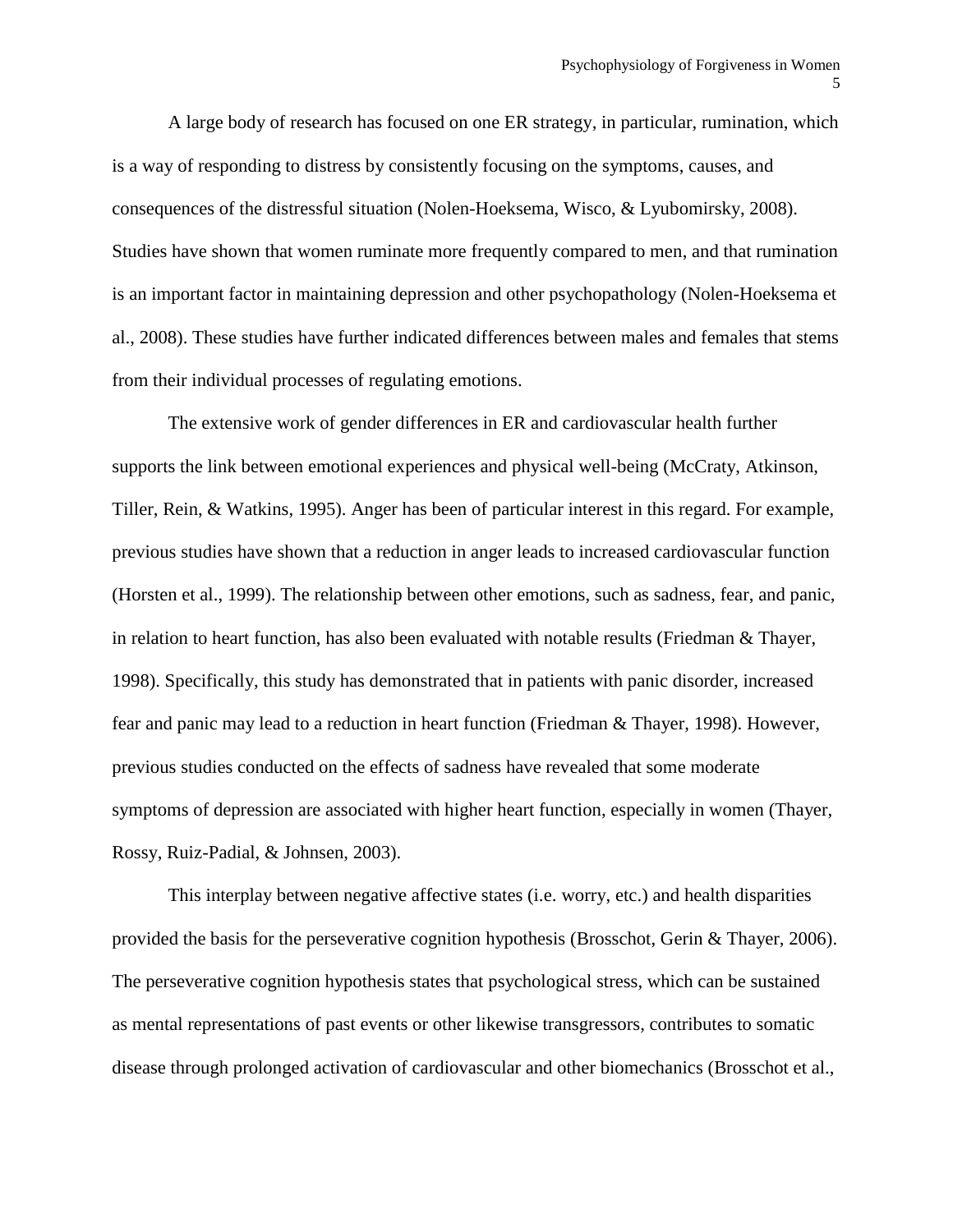2006). This research highlighted similarities, particularly repetitive and consistent thoughts, evidenced between studies conducted on rumination, worry, and health. Furthermore, this review illustrated that the primary focus of the perseverative cognition hypothesis is the chronic activation of physiological and psychological responses to one or more transgressors (Brosschot et al., 2006).

Moreover, research has shown that perseverative cognition, in addition to other negative affective states (i.e. anger, stress, depression, etc.), can have a detrimental impact on cardiovascular health by reducing heart rate variability (Thayer & Lane, 2007). Heart rate variability (HRV) is utilized as a measure of cardiac function and autonomic balance (Thayer, Åhs, Fredrickson, Sollers & Wager, 2012; Thayer & Lane, 2000). Autonomic balance is the stability or instability (i.e. autonomic imbalance) present between the parasympathetic nervous system (PNS) and the sympathetic nervous system (SNS) of the autonomic nervous system (ANS). Autonomic imbalance is characterized by a hyperactive SNS and hypoactive PNS at rest. The PNS is considered the "rest or digest" branch of the ANS, whereas the SNS is considered the "fight or flight" branch of the ANS. Thus, the SNS becomes active when there are stressors present, and the PNS regulates the body's peripheral organs (i.e. heart) to a homeostatic state following the removal of the stressor (Thayer & Lane, 2000; Thayer, J.F., Yamamoto, S.S., Brosschot, J.F., 2010). For example, when the body attempts to adapt to an imminent threat, SNS activation occurs, resulting in an increase of blood pressure (BP) and heart rate (HR), while HRV (i.e. PNS tonus) decreases. Objectively, once the threat has passed, the PNS allows the body to stabilize. However, subjectively, the threat may not have been removed; cognitive representations of the stressor may still be present, causing a prolonged recovery of the heart and other peripheral organs. The perseverative cognition hypothesis focuses on the cognitive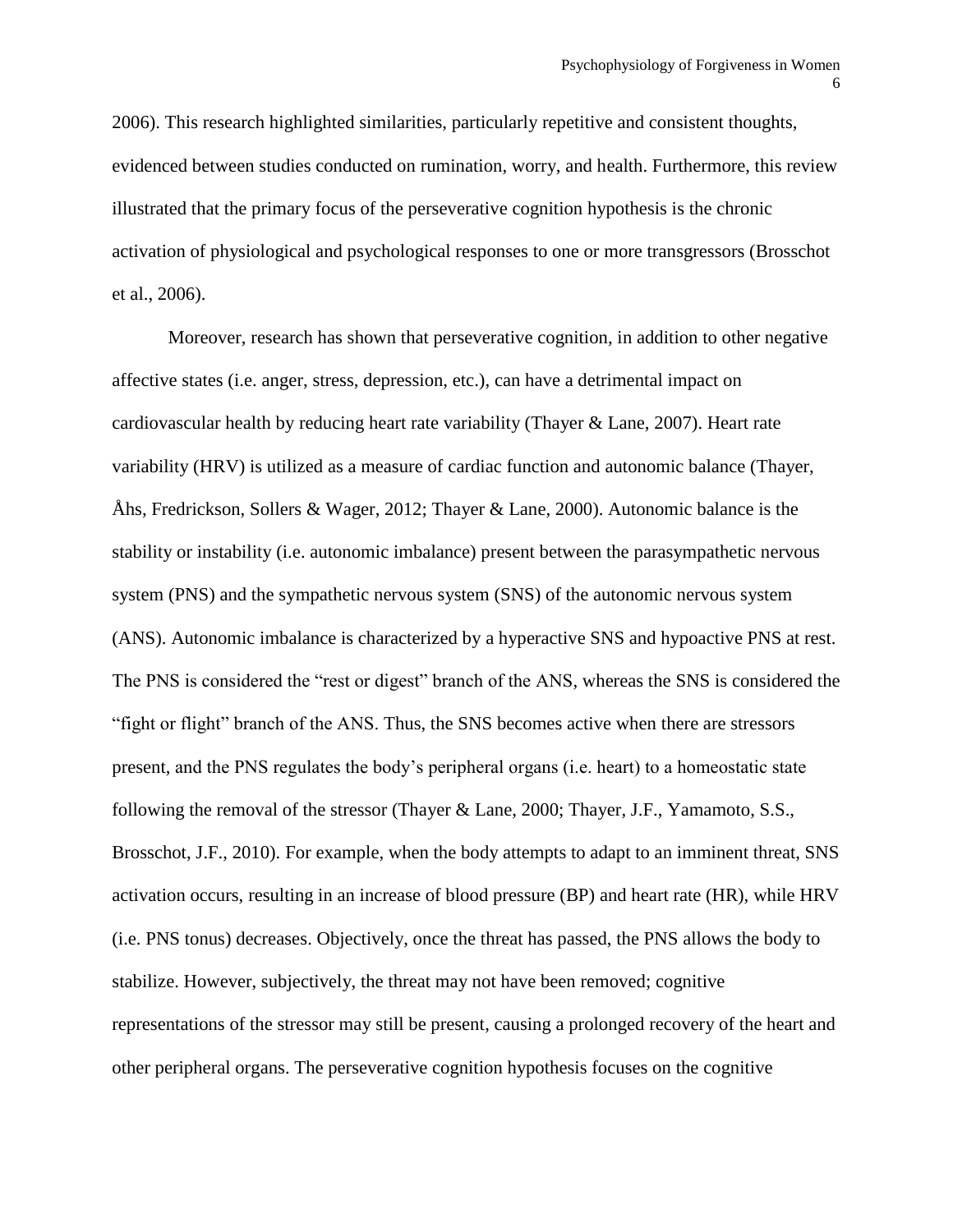representation of a stressor, which seems to account for slower recovery following the stressful experience (Brosschot et al., 2006). Thus, stability between both the PNS and the SNS allows for maximum adaptability in terms of lifetime progression.

Considering the importance of autonomic balance, methods to alleviate tensions following a deleterious situation would be beneficial. One such method to relieve oneself of negative emotions, particularly as they relate to someone else, is forgiveness. Forgiveness is conceptualized as a series of mental changes that an individual performs, following a personal injury, where negative emotions are relinquished and the individual begins to feel increased positivity towards the transgressor (McCullough, 2001). People tend to hold on to negative emotions, such as frustration or hatred, in forms of grudges. When consistently keeping these emotions close to them, they tend to expel energy in maintaining the frustration, in turn, may prolong the physiological experience of the negative emotion (i.e. longer elevations in HR and blood pressure) and result in a negative impact on health. Along these lines, letting go of this hatred or frustration could lead to positive health outcomes. Previous research supports this notion, as studies have shown that participants who expressed forgiveness toward someone against whom they held a grudge had lower HR, and, in turn, a more positive physiological response (Oyen, Ludwig, & Laan, 2001). In this study, participants were instructed to alternate between remembering someone that they held a grudge against and to focus on forgiving this person over a two-hour period. These researchers found that forgiving thoughts exhibited decreases in heart rate following the stressor (Oyen et al., 2001).

A recent study focused on trait forgiveness and cardiovascular health (Friedberg, Suchday & Shelov, 2007). Within the study, participants were asked several questions about forgiveness techniques through a series of questionnaires, and later interviewed about a negative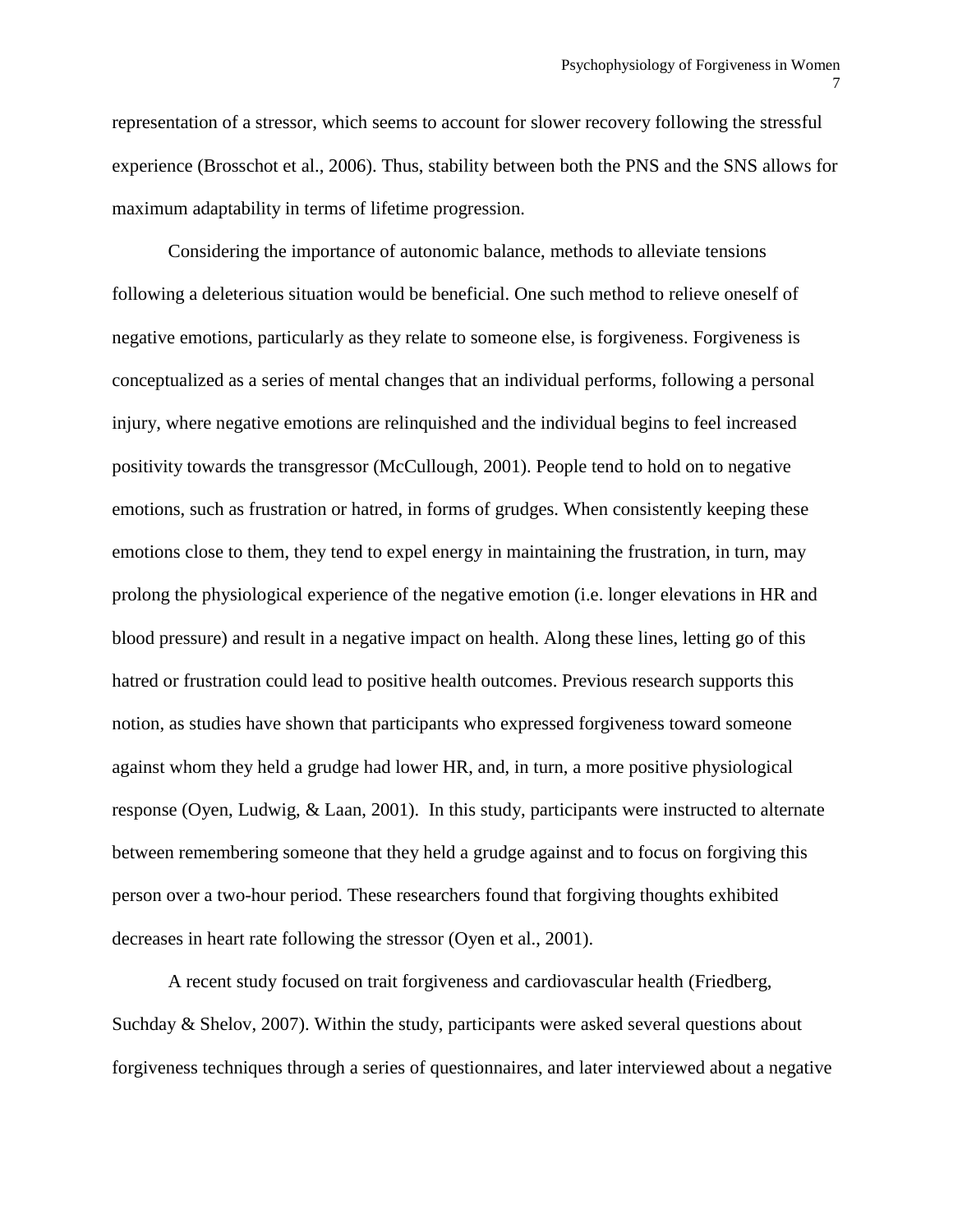event (anger-recall) within the past 6-months. A cognitive task was also included. Findings suggested that those individuals with higher scores in trait forgiveness depicted lower resting BP during baseline, with increases in BP during the recovery phase. However, the researchers did suggest that no connection between forgiveness and cardiovascular reactivity was found through the course of the anger recall phase (Friedberg et al., 2007).

Furthermore, another study focused specifically on forgiveness, distraction, and anger (Larsen, Darby, Harris, Nelkin, Mikam, & Christenfeld, 2012). Participants in the experiment were randomized into three conditions and subsequently asked to think about the transgressor in a forgiving mentality, an anger mentality, or were distracted. Results from HR data and blood pressure (BP) showed that those who were instructed to think about a negative event in a forgiving mindset had less elevated BP in comparison to those individuals instructed to think about a negative event in an angry mindset (Larson et al., 2012).

Considering the more recent interest in forgiveness research pertaining to cardiovascular health outcomes, the current study aimed to evaluate the physiological impact of forgiveness, with a focus on women, a more emotion-driven group. Furthermore, the present investigation incorporated the use of self-report data designed to focus on emotion regulation processes and behaviors; specifically the Difficulties in Emotion Regulation Scale (DERS), the Behavioral Inhibition Scale and the Behavioral Activation Scale (BIS/BAS), and the Ruminative Responses Scale (RRS). These scales provided access to data about an individual's resting state, prior to the beginning of the study (Gratz & Roemer, 2004; Carver & White, 1994; Treynor, Gonzalez & Nolen-Hoeksema, 2003).

 Overall, the purpose of this study was to further evaluate the hypothesis that letting go of negative emotions, such as frustration or grudge holding, can have a positive and immediate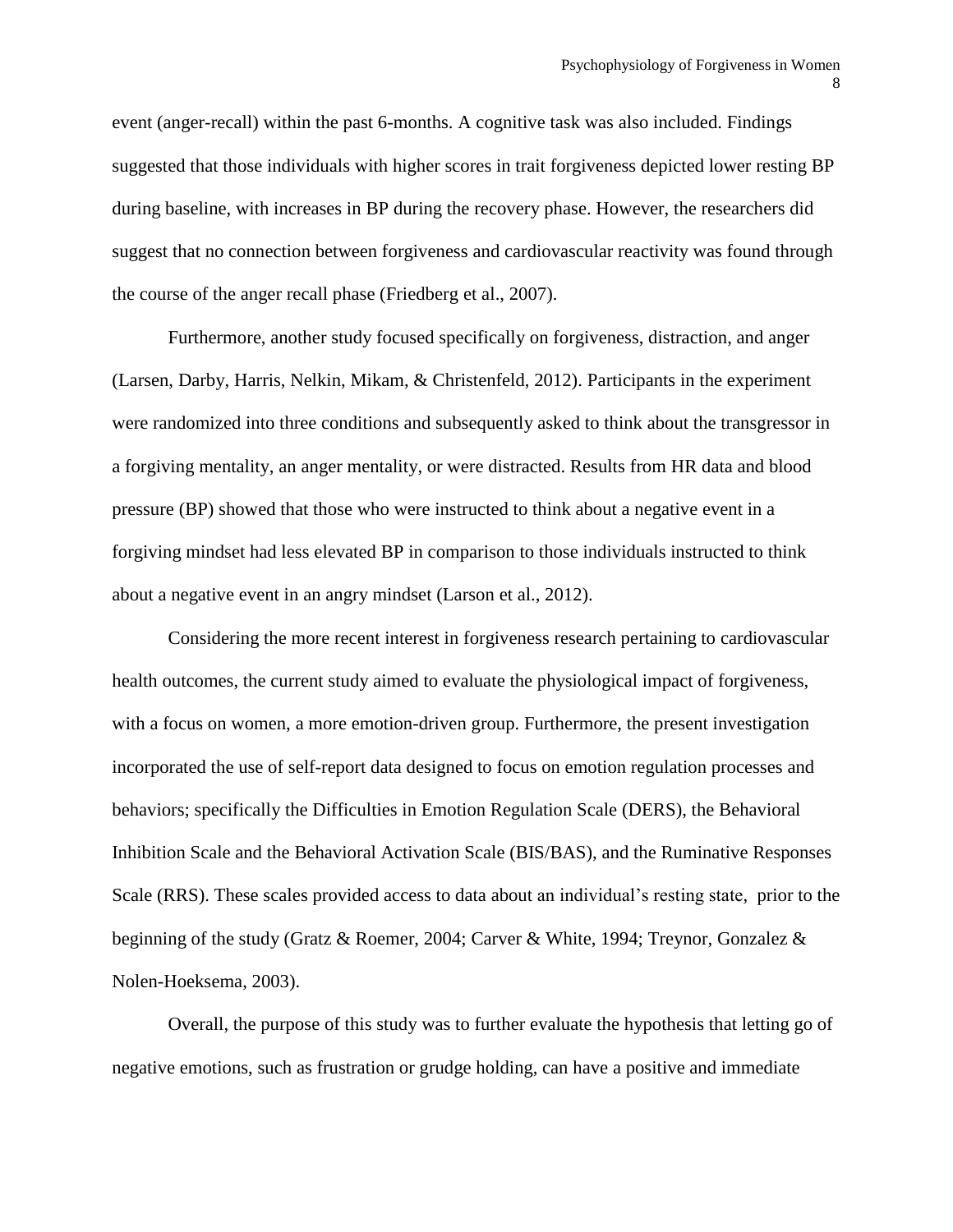impact on cardiovascular function in women. Previous findings suggest that individuals who are able to let go of their negative frustrations/grudges should exhibit higher HRV, whereas those who hold on to their negative frustrations/grudges will have lower HRV. The present study explored this possibility, with a focus on women, a traditionally understudied population, as substantiated by the gender disparities, in terms of emotion regulation processes and cardiovascular health outcomes (Chonody & Siebert, 2008; McSweeney et al., 2011). Furthermore, the study also addressed the larger questions of how both mental health and physical health might be linked.

#### Method

### Participants

Sixty healthy female participants ( $N = 60$ ) were recruited over the course of a year. Women were recruited from an introductory psychology course at The Ohio State University, for which they received research credit for participation, and from surrounding campus areas, for which they received paid compensation for participation. Participants ranged in age between 18 - 40 years old.

### Measures

Continuous heart rate (HR) data were collected utilizing an electrocardiogram (EKG) monitor and Biolab 1.11 computer software (Biolab 1.11, 2007). HRV is conceptualized as the beat-tobeat interval present between R spikes on a QRS wave complex (Thayer & Lane, 2007). The inner-beat-intervals (IBIs) were extracted through the HRV 2.51 computer program (HRV 2.51, 2007). Kubious HRV Analysis Software was used to remove outliers, provide time and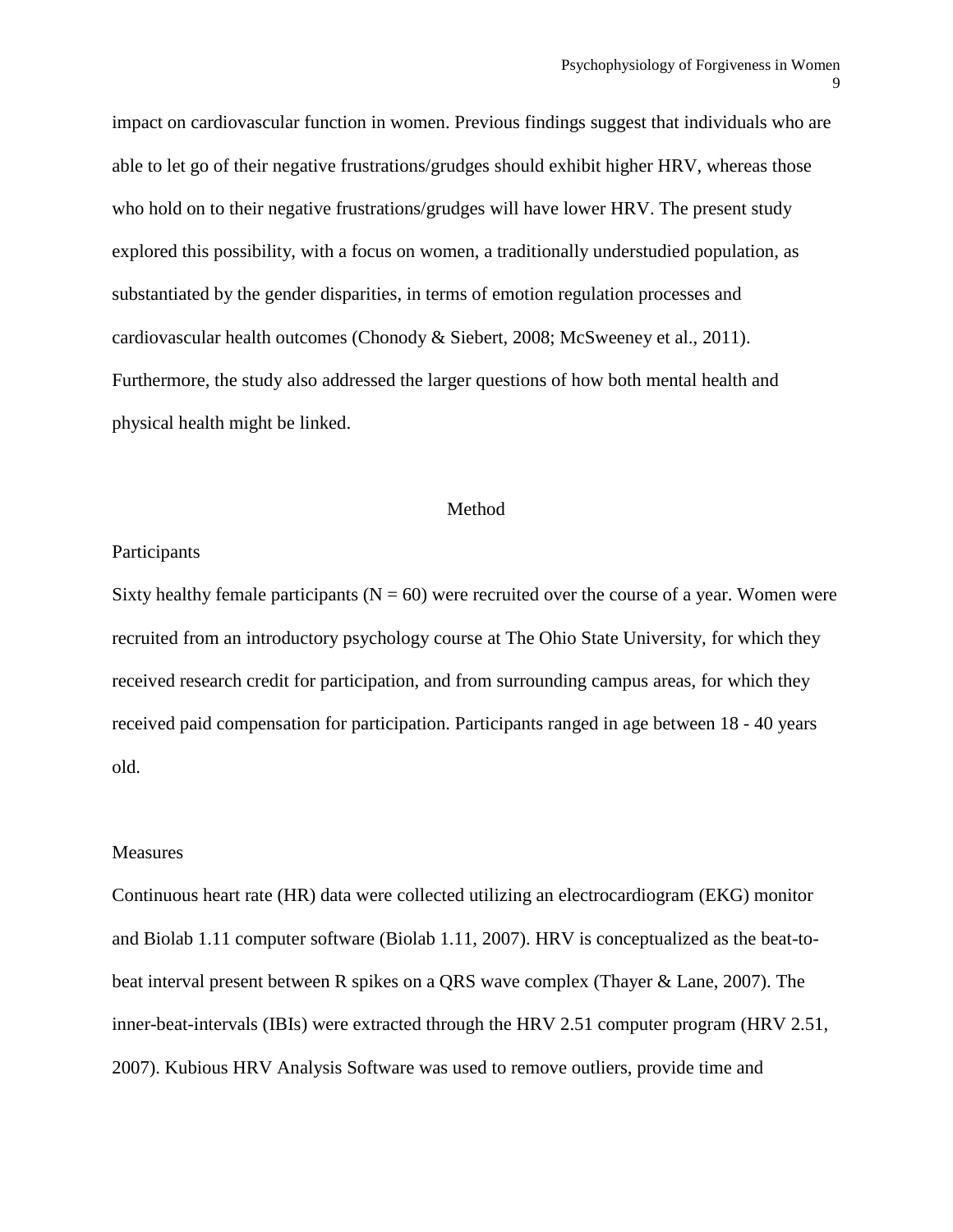frequency domain indices for HRV, and calculate absolute high frequency (HF) HRV using high frequency power (HF-HRV; 0.15-.40 Hz, ms2) (Tarviainen, Niskanen, Lipponen, Ranta-aho, & Karjalainen, 2008). The natural log (ln) of the absolute HF was taken to homogenize the scores (Task Force Guidelines, 1996). LnHF was the final measure used for analyses of the resulting data.

### Procedure

Participants were brought into the laboratory, given informed consent forms, and provided with a basic explanation of the study without revealing the hypothesis. Subjects were then connected to a three lead electrocardiogram (EKG). HR data was measured throughout the experiment. At the start, participants were asked to fill out a set of self-report scales. These scales included: The Behavioral Inhibition System (BIS) and Behavioral Activation System (BAS) (Carver & White, 1994), The Difficulties in Emotion Regulation Scale (DERS) (Gratz & Roemer, 2004), and The Ruminative Responses Scale (RRS) (Treynor et al., 2003). Participants then completed three stages of the experiment: (1) Baseline, (2) Negative Emotion Induction, and (3) Recovery Manipulation. Each stage was five minutes in length. During the baseline period, participants sat for a five-minute long baseline stage. During this period, the computer monitor displayed a blank screen, and individuals are asked to sit quietly. Following baseline, the negative emotion induction was employed. At this time, a prompt was displayed on the computer screen stating, "Now, I want you to recall a time when you felt very frustrated toward another person. This should be someone that still frustrates you when you think about them now". Participants are asked to think about this individual for five minutes. Succeeding the negative emotion induction,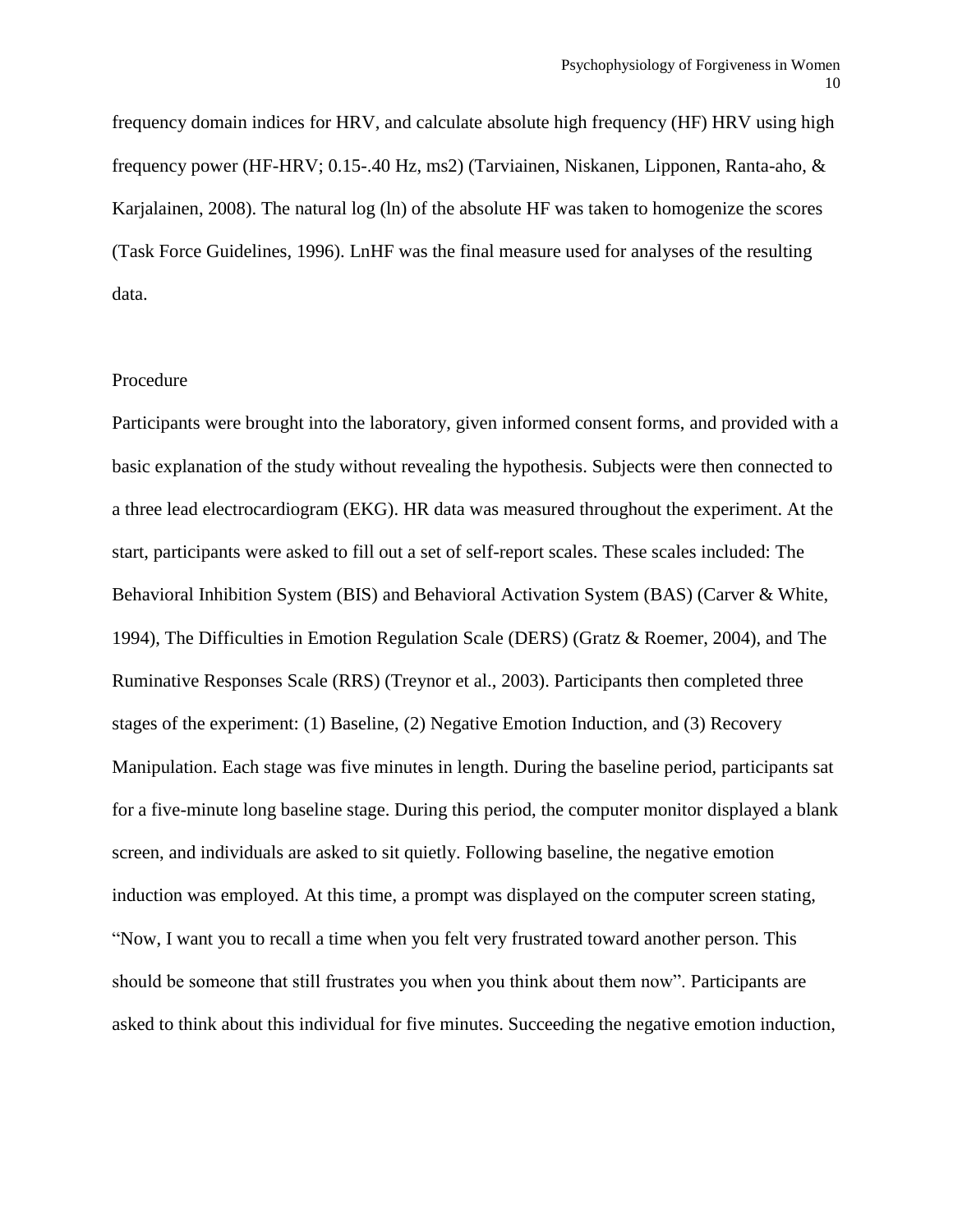participants were randomized into one of three recovery manipulations: a forgiveness manipulation, a distraction manipulation, or an extended frustration manipulation.

Participants who completed the forgiveness manipulation condition were prompted with a screen stating "In the next part of the experiment we would like you to think about forgiving this person with whom you hold a frustration and letting go of this frustration". Participants were asked to do this for a total of five minutes. Participants who completed the distraction manipulation condition were prompted with a screen asking them to read through neutral stimuli. These stimuli consisted of thorough directions about how to do laundry. Participants who completed the extended frustration manipulation condition were prompted with a screen instructing them to "In the next part of the experiment we would like you to continue thinking about with whom you are frustrated". Upon completion of the experiment, the EKG was disconnected and the participants were given a verbal and written debriefing of the study. The entirety of the study was completed within one hour of time.

### **Ouestionnaires**

The Difficulties in Emotion Regulation Scale (DERS) consists of a 36-item scale that is designed to identify an individual's system of emotion regulation (Gratz & Roemer, 2004). It has six subscales: Non-acceptance of emotional responses, difficulties engaging in goal directed behavior, impulse control difficulties, lack of emotional awareness, limited access to emotion regulation strategies, and lack of emotional clarity. This scale was used to gauge trait mental states, and detect any frequencies of emotion dysregulation present among the participants (Gratz & Roemer, 2004).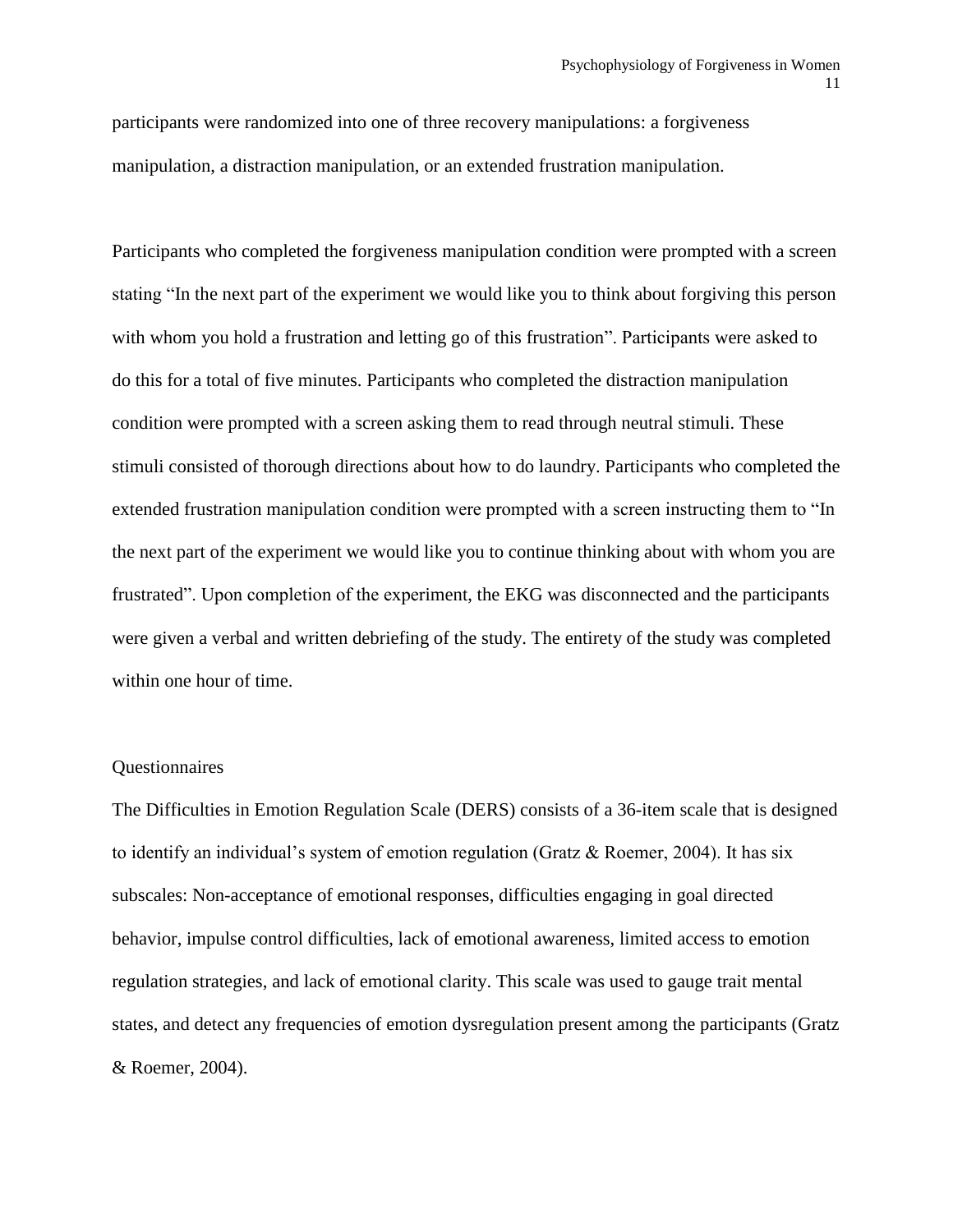The Ruminative Responses Scale (RRS) contains 22- items in which individuals supply answers to questions seeking information about how sad or depressed an individual feels at that particular moment (Treynor et al., 2003). Participants in studies that use this self-report questionnaire are asked questions in which the participant must respond on a four-point scale, with the number one corresponding to Never and the number four corresponding to Always (Treynor et al., 2003). The use of RRS in the current study allowed valuable data to be collected regarding the participant's mental and emotional state, with particular focus on depression and sadness (Treynor et al., 2003).

The Behavioral Inhibition Scale and Behavioral Activation Scale (BIS/BAS) is a 20-item scale that is designed to gauge the level of an individual's behavioral inhibition system and their behavioral activation system, as the literature suggests that both systems play a role in behavior (Carver & White, 1994). The BAS is geared towards a positive perspective, looking more discretely into reward and affirmative action seeking behaviors (Carver & White, 1994). It has three subscales, including the Reward-Seeking Subscale, the Drive Subscale, and the Fun-Seeking Subscale, whereas the BIS portion is focused on negative behavioral actions with no subscales (Carver & White, 1994).

#### Results

### Physiological Data

Descriptives were performed to take into account any significant differences present between all three conditions, prior to the manipulated recovery period. Furthermore, frequency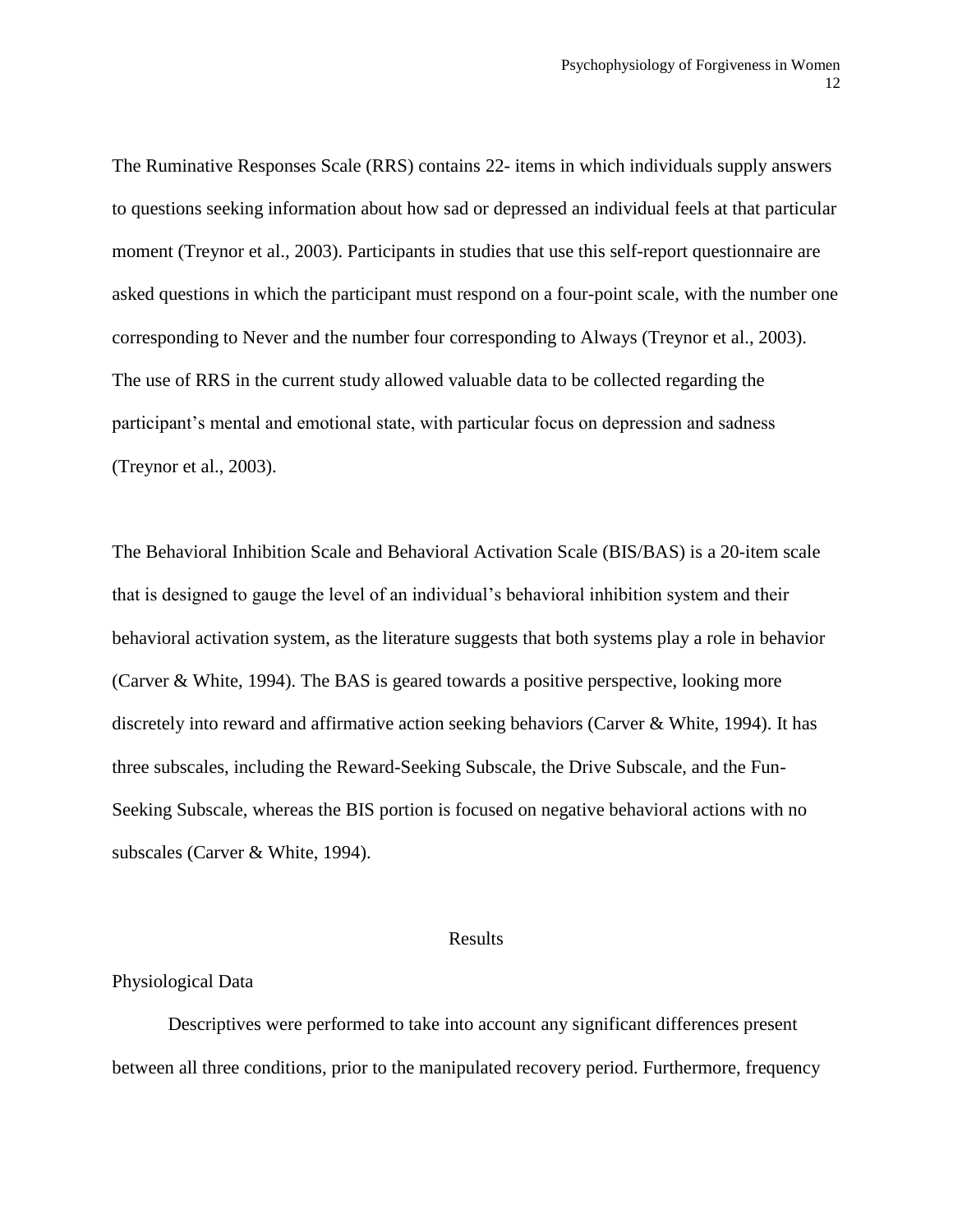analyses of absolute high frequency (HF) HRV at baseline, task, and recovery showed a positively skewed distribution in all three stages. Due to this discrepancy amongst participants for further analyses, natural log transformed absolute HF HRV were utilized (Task Force Guidelines, 1996).

No significant differences were evident when checking natural log (ln) high frequency (HF) HRV by condition during the baseline period. However, a significant difference ( $F(2,57) =$ 3.50,  $p = 0.037$  [Figure 1] was evident between conditions during the negative emotion induction period. In order to evaluate the effects of the manipulation, while constraining the physiological differences present amongst individual participants, both baseline and the negative emotion induction stages were covaried. This ensured that individual differences in HRV and between groups were not influencing the final analyses. Thus, we performed an analysis of covariance (ANCOVA) to evaluate group differences between the three recovery manipulation conditions (forgiveness, distraction, and extended frustration). LnHF at recovery was utilized as the determining factor for HRV. The ANCOVA test showed a significant main effect by condition for lnHF  $(F(2,52) = 3.64, p = 0.033)$ . To further investigate the effect by condition, planned contrast analyses were conducted. Contrasts revealed that individuals in the forgiveness condition had higher HRV in comparison to both the distraction condition and the extended frustration condition (p = 0.056, CI 95% [-0.657, 0.009] | p = 0.013, CI 95% [-0.690, -0.085]). Furthermore, contrasts showed that individuals in the distraction condition did not exhibit significant differences in LnHF HRV at recovery to those in the extended frustration condition (p  $= 0.696$ , CI 95% [-0.262, 0.389] [Figure 1 | Table 2].

#### Questionnaire Data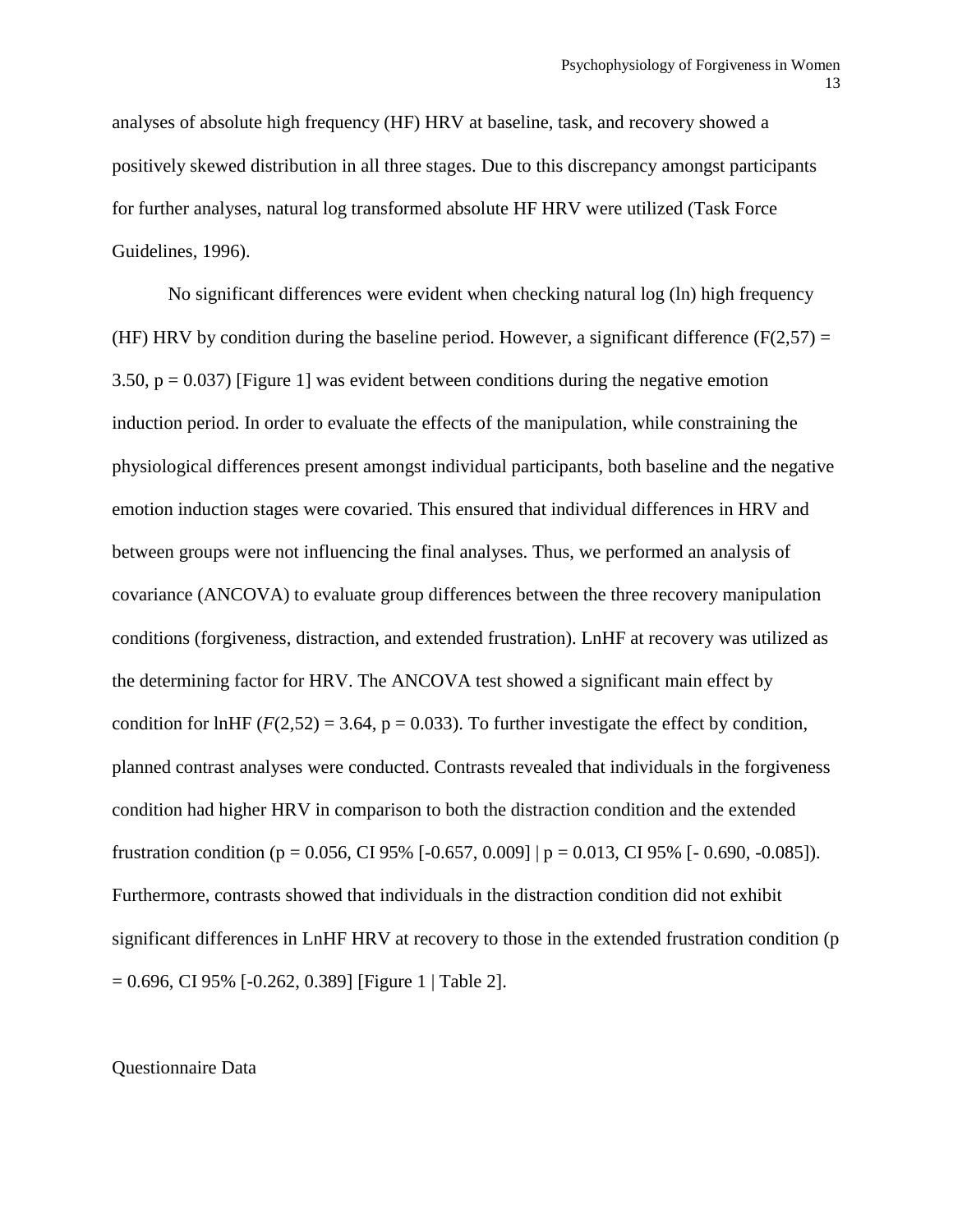A comparison between conditions on the DERS depicted several marginally significant results in some subscales including the "Limited Access to Emotion Regulation Strategies"  $(F(2,59) = 2.285, p = 0.111)$ , and the "Lack of Emotional Clarity" subscale,  $(F(2,59) = 2.308, p =$ 0.109). Within both subscales, those in the forgiveness recovery condition exhibited higher scores than the other two recovery conditions. Furthermore, the BIS/BAS depicted several significant results in terms of subscales including the "Drive" subscale,  $(F(2,59) = 3.177, p =$ 0.049), and the "Fun-Seeking" subscale  $(F(2,59) = 3.944, p = 0.025)$ . Within both these subscales, those in the distraction recovery condition exhibited higher scores than the other two recovery conditions. No other scale or subscale differed significantly between groups (all p's > 0.2).

### **Discussion**

The trends depicted in the data were consistent with the original hypothesis. Overall, those randomized into the forgiveness recovery condition displayed better cardiovascular functioning immediately following a transgressor than those in the extended frustration condition and those in the distraction condition.

Furthermore, this study provides evidence that forgiveness may influence somatic health through mechanisms of cardiac autonomic control. Lower HRV during the extended frustration condition, in which individuals were instructed to continue ruminating over the transgressor, is analogous to that during perseverative states such as worry and rumination. Overall, the findings support the perseverative cognition hypothesis and suggest a link between forgiving responses and cardiovascular health.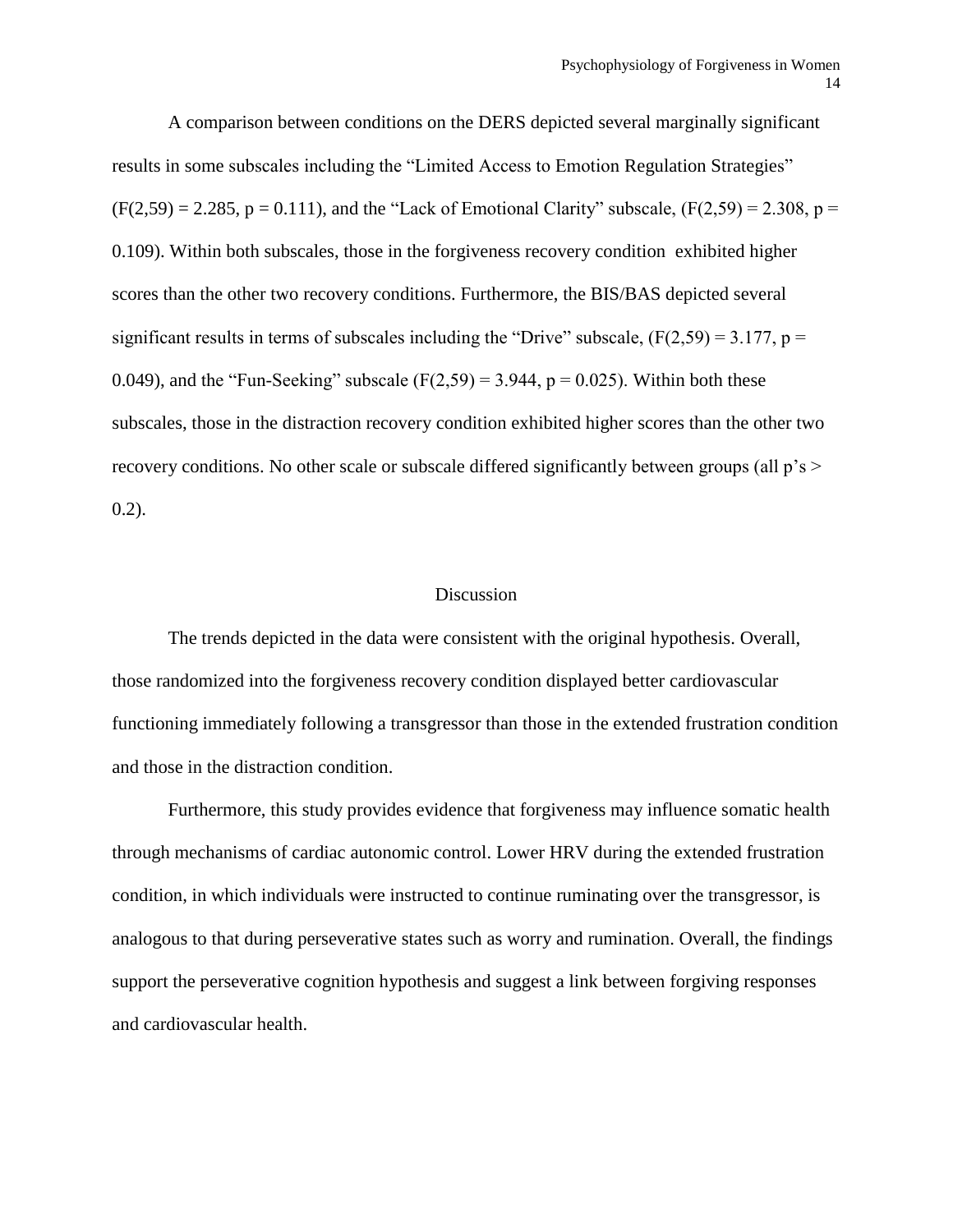Additionally, the results are consistent with previous research showing that forgiveness may be related to better cardiovascular outcomes (Larson et al., 2012). Similar studies conducted along a similar construct, employing forgiveness, distraction, and anger states, found that individuals who were able to think of a negative transgressor in a forgiving mindset had minimal increases in blood pressure, compared to other subjects who were asked to think about a negative transgressor in an angry mindset (Larson et al., 2012). Furthermore, these researchers found that individuals asked to think about a neutral event, in comparison to a negative one, had similar blood pressure to those in the forgiveness condition (Larson et al., 2012). However, during a subsequent stage, individuals were allowed to engage in a free thought period, and those in the distraction condition showed elevated blood pressure more similar to those in the anger condition (Larson et al., 2012). As such, findings in the present results are in line with Larson et al (2012) findings. In the present study, forgiveness yielded the highest HRV values *following* the emotion induction, whereas the Larson et al (2012) study found that forgiveness *during* the negative emotion induction yielded low blood pressure values following the induction. Thus, the present study extends previous work by demonstrating that beyond how an individual recalls a frustrating event, forgiveness (following the thoughts of the frustrating individual) can increase cardiovascular function. Overall forgiveness was most attributable to immediate increases in HRV, suggesting that forgiveness allowed for a more positive, overall cardiovascular health outcome immediately following a transgressor in women subjects.

The use of several emotion-based questionnaires prior to beginning the experiment allowed for evaluation of individual emotion-coping strategies. Individuals who were randomized into the forgiveness recovery condition presented with higher scores on the DERS "Limited Access to Emotion Regulation Strategies" than those in the distraction or extended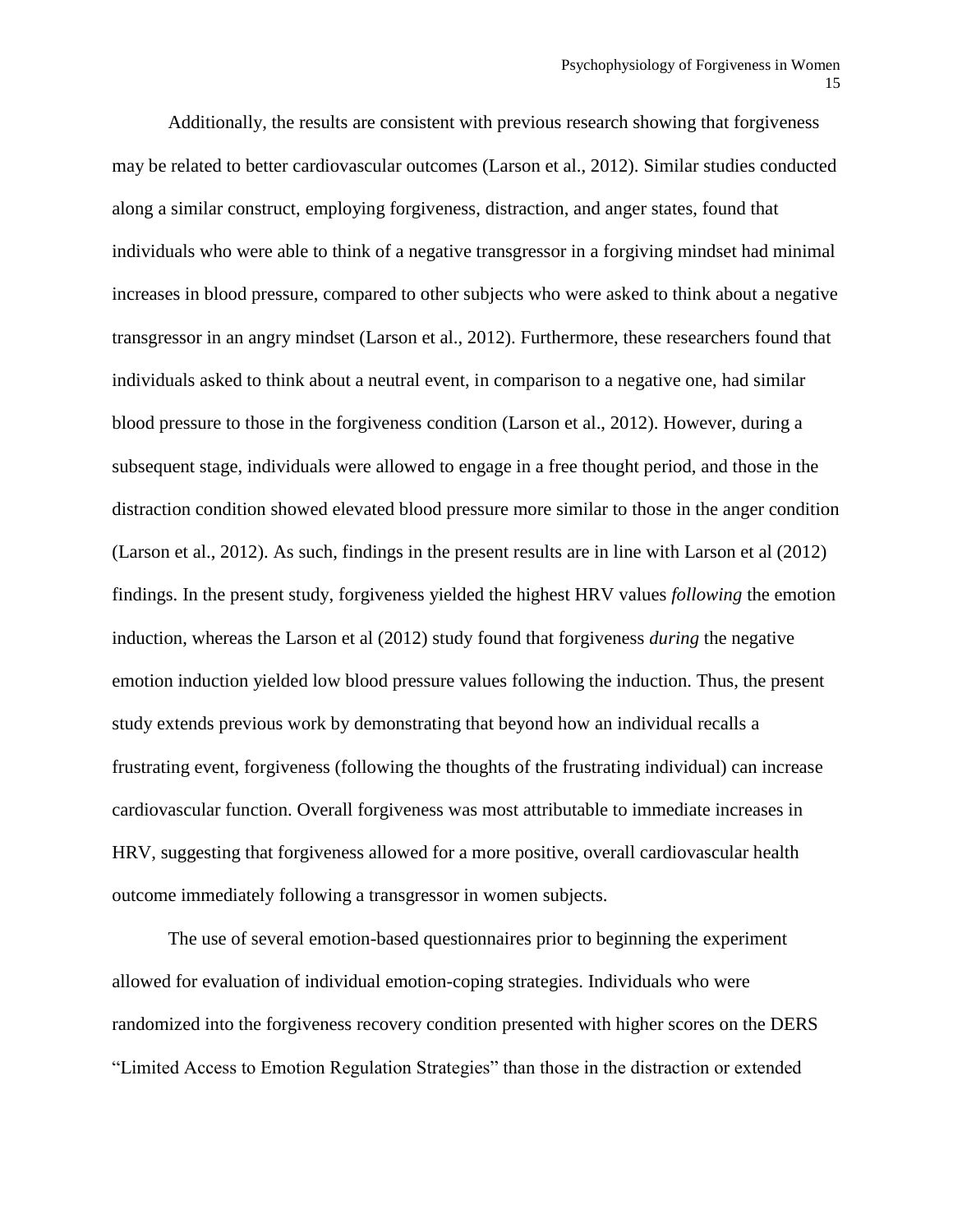frustration recovery conditions. Furthermore, these same individuals also exhibited the highest scores, on average, in the DERS "Lack of Emotional Clarity" subscale. These results suggest that subjects in the forgiveness recovery condition naturally had poorer emotion regulation strategies available than those in the other two recovery conditions. Additionally, analyses of the BIS/BAS subscales of "Drive" and "Fun-Seeking" revealed that those in the forgiveness and extended frustration conditions had difficulty thinking in terms of motivational and positive behaviors versus those in the distraction condition. Other research has suggested that HRV is a measure of emotion regulation (Thayer & Lane 2007; Thayer et al 2012). Thus, covarying for baseline HRV effectively covaries for individual's emotion regulation at both the baseline and the emotion induction stages.

Previous research included both male and female subjects, although, there is extensive literature demonstrating the differences prevalent between genders on these measures (Thayer et al, 2003; Nolen-Hoeksena et al, 2008). Differences are generally highlighted in emotion regulation, however, gender differences in health, with particular emphasis on the prevalence and onset of cardiovascular disease is also important for researchers to continue to investigate. Thus, the present study examined the impact of forgiveness in the short term in women only. The results support previous results, showing that individuals who are able to forgive have higher cardiovascular activity. The present investigation extended this research by providing evidence that forgiveness can be beneficial, no matter the individual's recall methods. Furthermore, the implications of the study are important for individuals who habitually hold grudges, as well as individuals who have difficulty in letting go of negative emotions, as this may be detrimental to overall health, especially for women.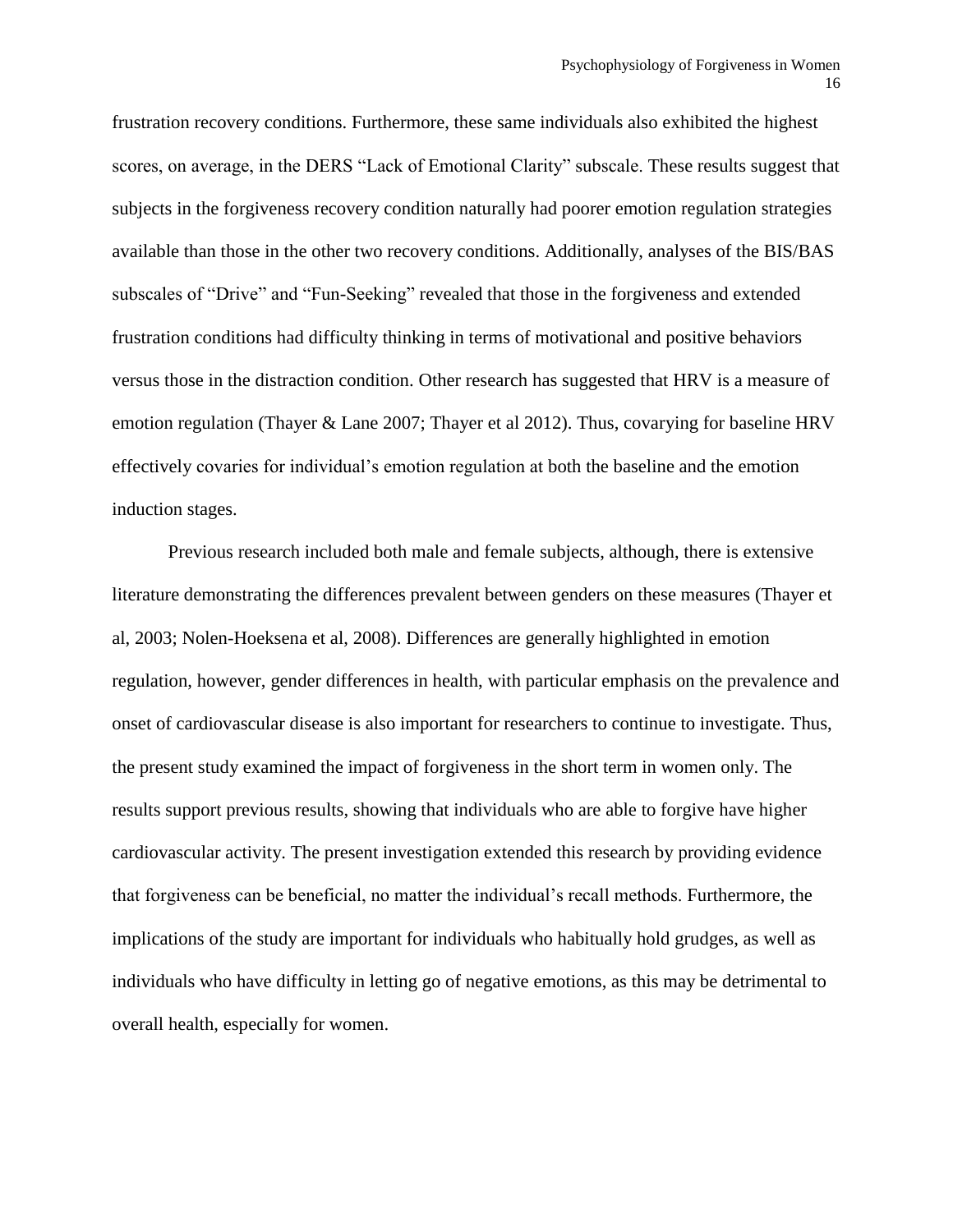### Limitations and Future Direction

Future studies can address the limitations of the current experiment. The study performed by Oyen, Ludwig & Laan (2001) focused on the cardiovascular benefits of forgiveness, and implemented a self-report emotion rating following each individual trial of the study (Oyen et al., 2001). However, the latter approach was not used in the present study. An emotion scale prior to the beginning the study, and following completion of the study, would have allowed us to see if participants were impacted by the emotion induction and recovery manipulations. Furthermore, the recovery manipulation could have potentially influenced individual performance. Within the experiment, all stages were employed through use of a television monitor. Participants within the forgiveness condition and the extended frustration condition were instructed to "think" about a situation, whereas the distraction condition provided visual neutral stimuli (i.e. laundry instructions) to read. As the latter was a lexical task, it could have contributed in some way to discrepancies between the distraction condition and the other two recovery conditions. Moreover, as the entire study was completed within an hour, with the experimental portion taking a total of fifteen minutes, an extended recovery period would be interesting for investigation in the future. This would allow the examination of a possible prolonged impact of the forgiveness manipulation on participants.

 Numerous future directions have been inspired by the current investigation. Of most interest is the employment of an emotion scale prior to, and following, completion of the experiment. This would allow for a manipulation check outside the supporting physiological data. In addition, the incorporation of a brief questionnaire that would include several questions addressing the individual's transgressor (i.e. significant other, friend, family member, etc.) and details about the situation they recalled. This could potentially be very beneficial to the overall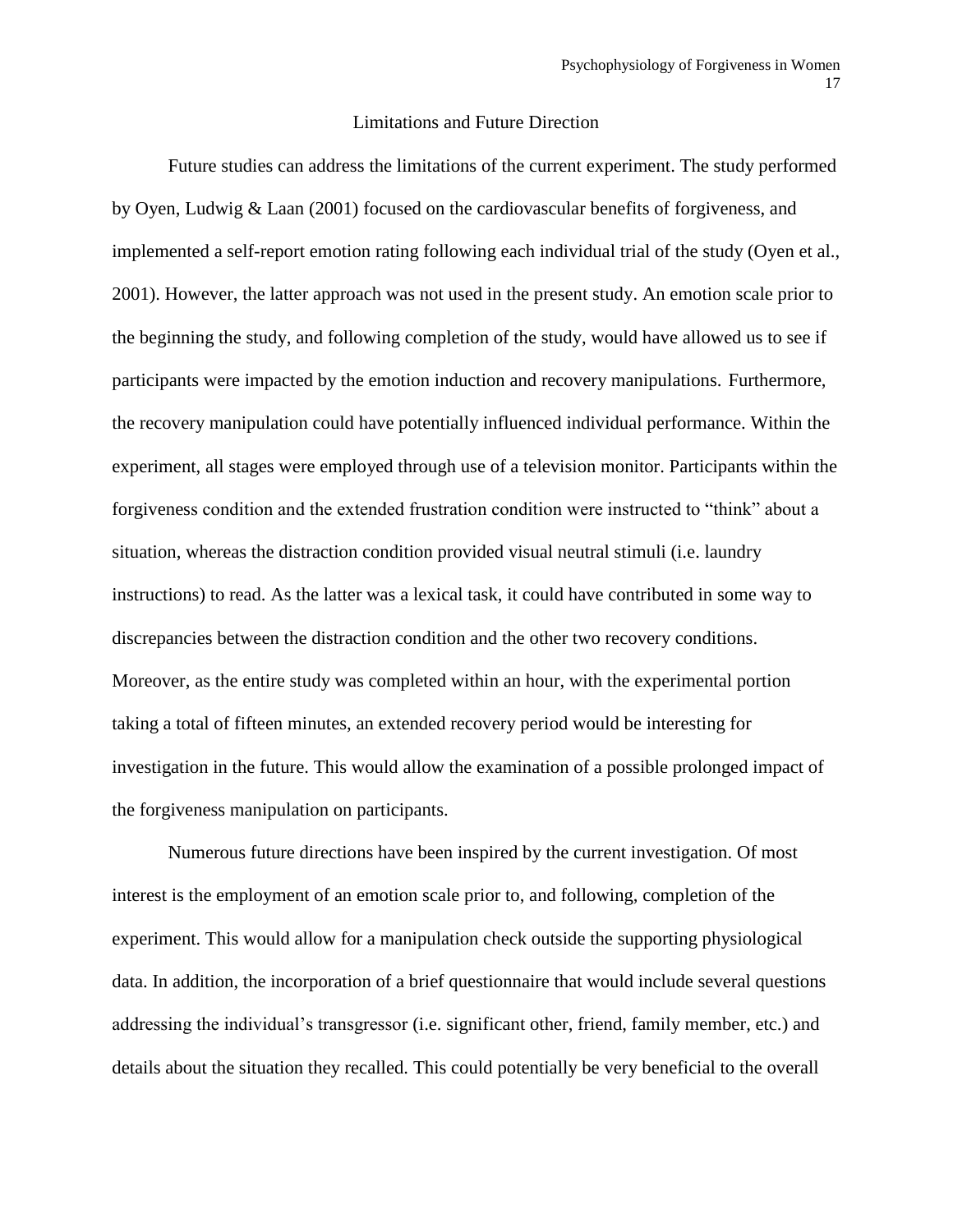findings, and would allow for the incorporation of a unique set of data that could open the discussion to other topics, including romantic influence and emotional attachments.

### **Conclusion**

In conclusion, research conducted on the topic of forgiveness of negative emotions is a contemporary, evolving field. This current study will contribute to the literature demonstrating that forgiveness, though only in the short term, is suggestive of having a beneficial impact on women's cardiovascular function and subsequent health. Additionally, these results are in support of the perseverative cognition hypothesis, suggesting that forgiveness may decrease the prevalence of negative mindset. Finally, this study provides insight into possible gender differences when evaluating forgiveness – which could assist in the study of cardiovascular disease, specifically as it relates to women.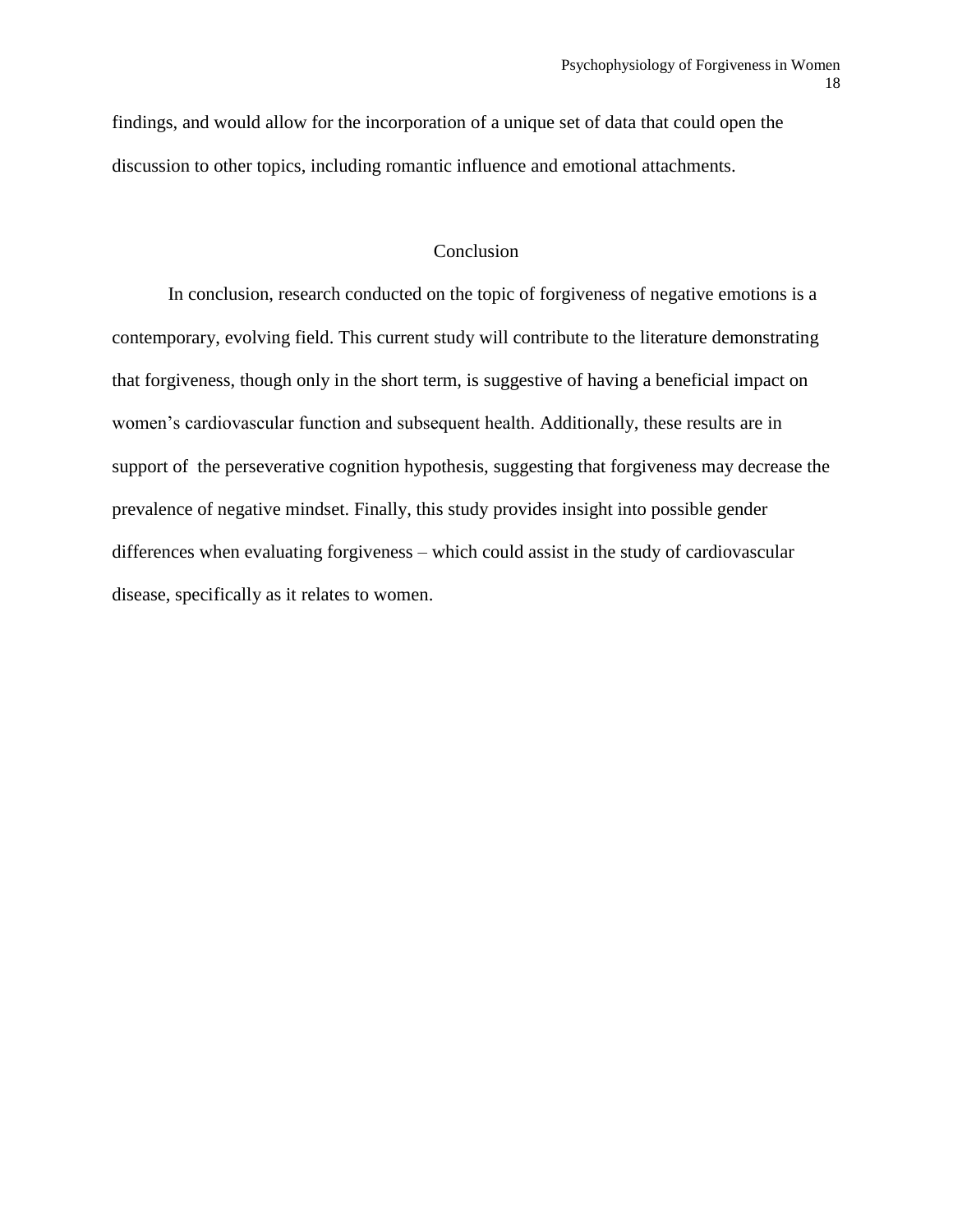#### References

- Birkhofer, A., Schmidt, G., & Förstl, H. (2006). Heart Rate Variability and Depression. General Psychiatry, 63(9). Retrieved October 16, 2011, from [http://archpsyc.ama](http://archpsyc.ama-assn.org/cgi/content/extract/63/9/1052)[assn.org/cgi/content/extract/63/9/1052](http://archpsyc.ama-assn.org/cgi/content/extract/63/9/1052)
- BioLab 1.11. MindWare Technologies, LTD (2007).
- Booth-Kewley S., Friedman H.S., (1987). Psychological predictors of heart disease: A quantitative review. Psychological Bulletin, 101(3), 343-362.
- Brosschot, J. F., Gerin, W., & Thayer, J. F. (February 01, 2006). The perseverative cognition hypothesis: A review of worry, prolonged stress-related physiological activation, and health. Journal of Psychosomatic Research, 60, 2, 113-124.
- Carver, C. S., & White, T. L. (January 01, 1994). Behavioral inhibition, behavioral activation, and affective responses to impending reward and punishment: the BIS/BAS scales. (behavioral inhibition system; behavioral activation system). Journal of Personality and Social Psychology, 67, 2.)
- Chonody, J., & Siebert, D. (January 01, 2008). Gender Differences in Depression. Affilia,23, 4, 338-348.
- Friedberg, J. P., Suchday, S., & Shelov, D. V. (August 01, 2007). The impact of forgiveness on cardiovascular reactivity and recovery. International Journal of Psychophysiology, 65, 2.)
- Friedman B.H., Thayer J.F., (1998). Anxiety and autonomic flexibility: A cardiovascular approach. Biological Psychology, 47(3), 243-263.
- Friedman, B., & Thayer, J. (1998). Autonomic balance revisited: Panic anxiety and heart rate variability. Journal of Psychosomatic Research, 44(1), 133-151. Retrieved October 17, 2011, from [http://www.sciencedirect.com/science/article/pii/S002239999700202X.](http://www.sciencedirect.com/science/article/pii/S002239999700202X)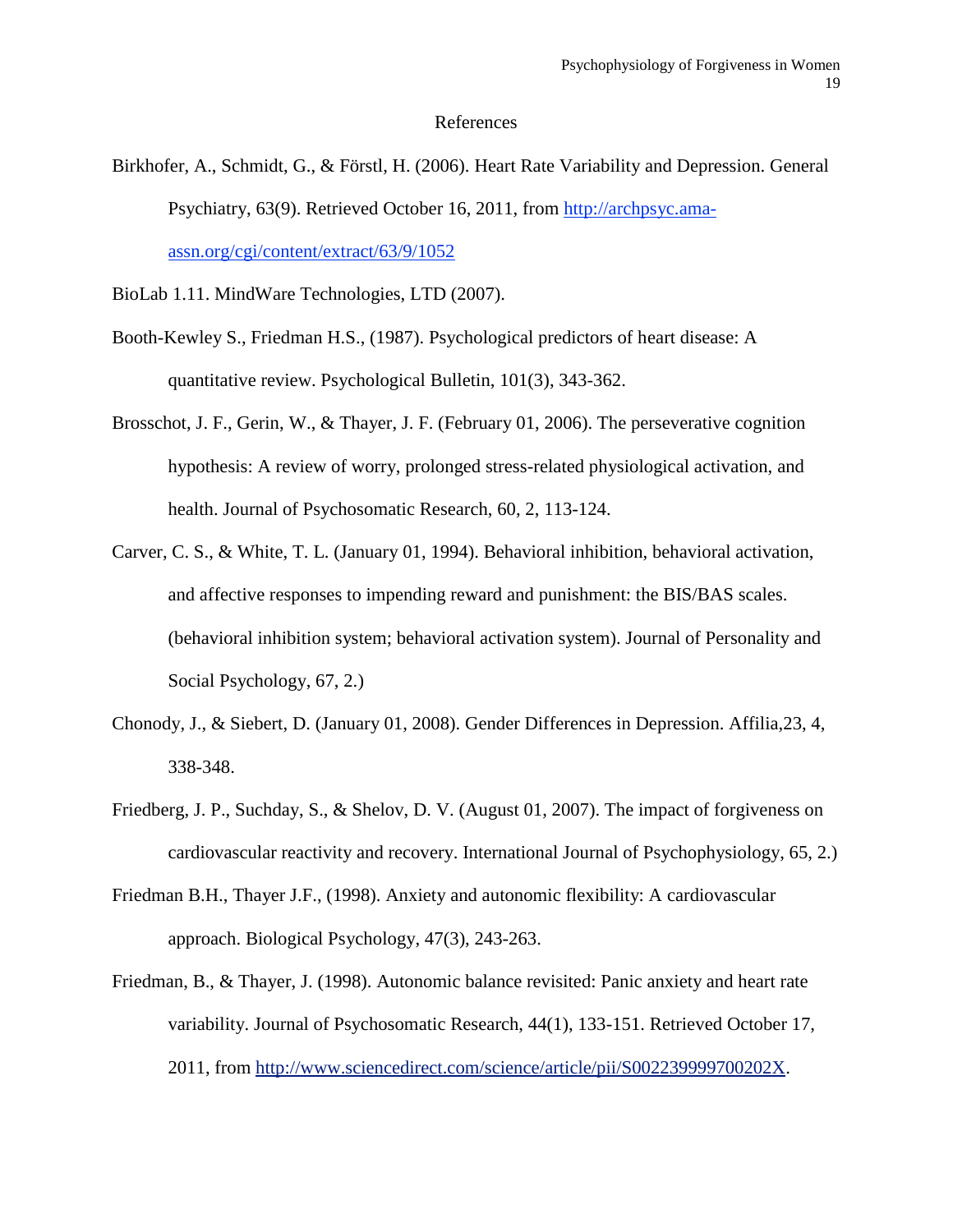- Gratz, K., & Roemer, L. (2004). Multidimensional Assessment of Emotion Regulation and Dysregulation: Development, Factor Structure, and Initial Validation of the Difficulties in Emotion Regulation Scale. Journal of Psychopathology and Behavioral Assessment, 26(1), 41-54.
- Gross, J. (2002). Emotion regulation: Affective, cognitive, and social consequences. Psychophysiology, 39, 281–291.
- Horsten, M., Ericson, M., Perski, A., Wamala, S., Schenck-Gustafsson, K., & Orth-Gomér, K. (1999). Psychosocial factors and heart rate variability in healthy women.. Psychosomatic Medicine, 61(1), 49-57. Retrieved October 18, 2011, from <http://www.ncbi.nlm.nih.gov/pubmed/10024067#>
- HRV 2.51. MindWare Technologies, LTD (2007).
- Kring, A., & Gordon, A. (1998). Sex Differences in Emotion: Expression, Experience, and Physiology. Journal of Personality and Social Psychology , 74(3), 686-703.
- Larsen, B. A., Darby, R. S., Harris, C. R., Nelkin, D. K., Milam, P. E., & Christenfeld, N. J. (January 01, 2012). The immediate and delayed cardiovascular benefits of forgiving.Psychosomatic Medicine, 74, 7, 745-50.
- McCraty, R., Atkinson, M., Tiller, W., Rein, G., & Watkins, A. (1995). The effects of emotions on short-term power spectrum analysis of heart rate variability. The American Journal of Cardiology, 76(14), 1089-1093 . Retrieved October 16, 2011, from [http:/www.sciencedirect.com/science/article/pii/S0002914999803099](http://www.sciencedirect.com/science/article/pii/S0002914999803099)
- McCullough, M.E., 2001. Forgiveness: who does it and how do they do it? Curr.Dir. Psychol. Sci. 10, 194–197.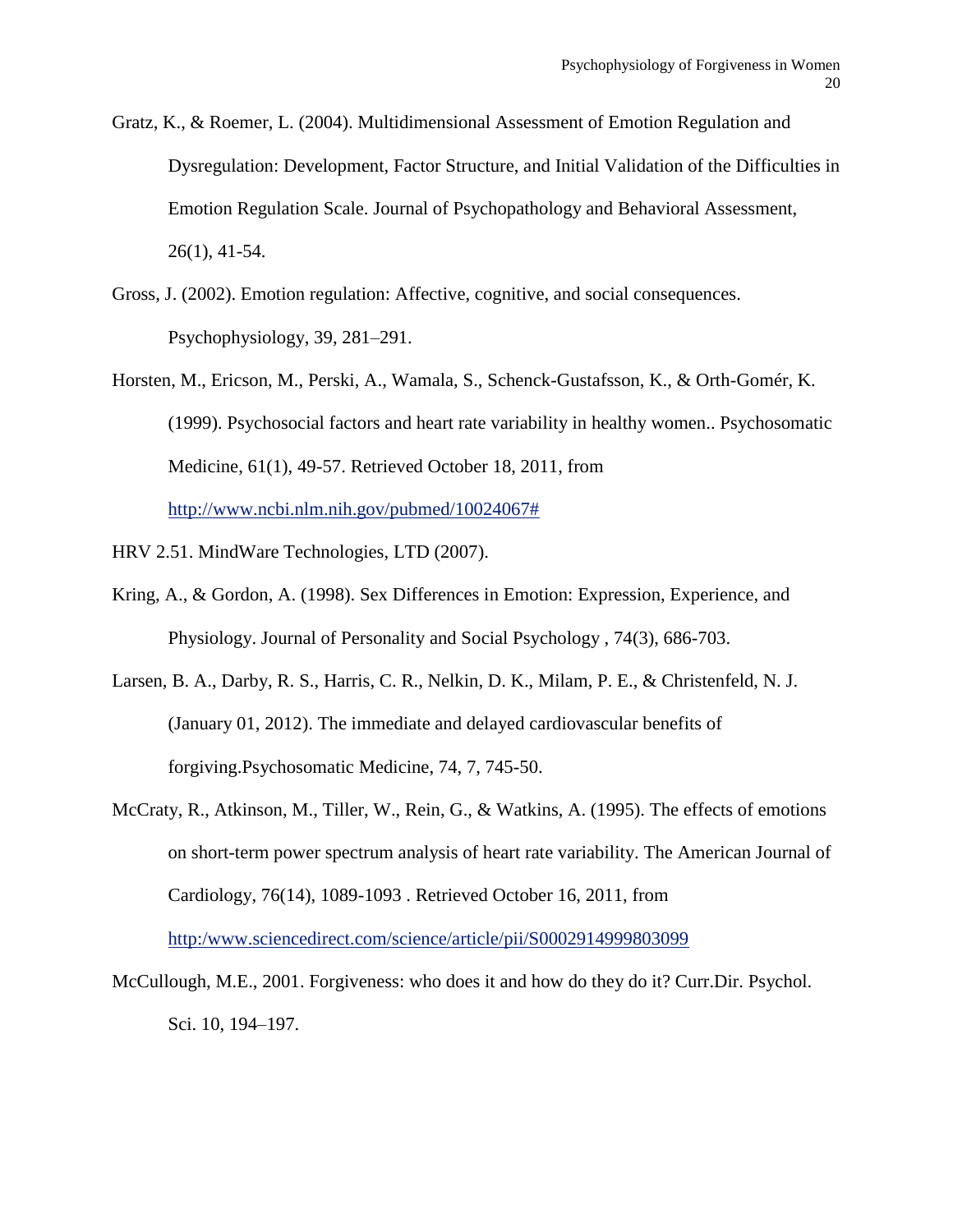- McRae, K., Ochsner, K., Mauss, I., Gabrieli, J., & Gross, J. (2008). Gender Differences in Emotion Regulation: An fMRI Study of Cognitive Reappraisal. Group Processes & Intergroup Relations, 12(2), 143–162.
- McSweeney, J.C., Pettey, C.M., Souder, E., & Rhoads, S. (2011). Disparities in women's cardiovascular health. Journal of obstetric, gynecologic, and neonatal nursing : JOGNN / NAACOG, 40(3), 362-71.
- Nolen-Hoeksema, S., Wisco, B., & Lyubomirsky, S. (2008). Rethinking Rumination. Perspectives on Psychological Science, 3, 400-424.
- Oyen Witvliet, C. v., Ludwig, T., & Laan, K. V. (2001). Granting Forgiveness or Harboring Grudges: Implications for Emotion, Physiology, and Health. Psychological Science, 12(2), 117-123. Retrieved October 16, 2011, from <http://pss.sagepub.com/content/12/2/117.short>

Roelofs, J., Muris, P., Huibers, M., Peeters, F., & Arntz, A. (2006). On the measurement of rumination: A psychometric evaluation of the ruminative response scale and the rumination on sadness scale in undergraduates. Journal of Behavior Therapy and Experimental Psychiatry,37(4), 299-313.

Sirois, B., & Burg, M. (2003). Negative Emotion and Coronary Heart Disease: A Review. Behavioral Modification, 27, 83-102. Retrieved October 16, 2011, from

<http://bmo.sagepub.com/content/27/1/83.abstract>

Tarviainen, M.P., Niskanen, J.P., Lipponen, J.A., Ranta-aho, P.O., & Karjalainen,P.A. (2008). Kubios HRV- A Software for Advanced Heart Rate Variability Analysis. In J. Vander Sloten, P. Verdonck, M. Nyssen, J. Haueisen (Eds.), Proceedings of the 4th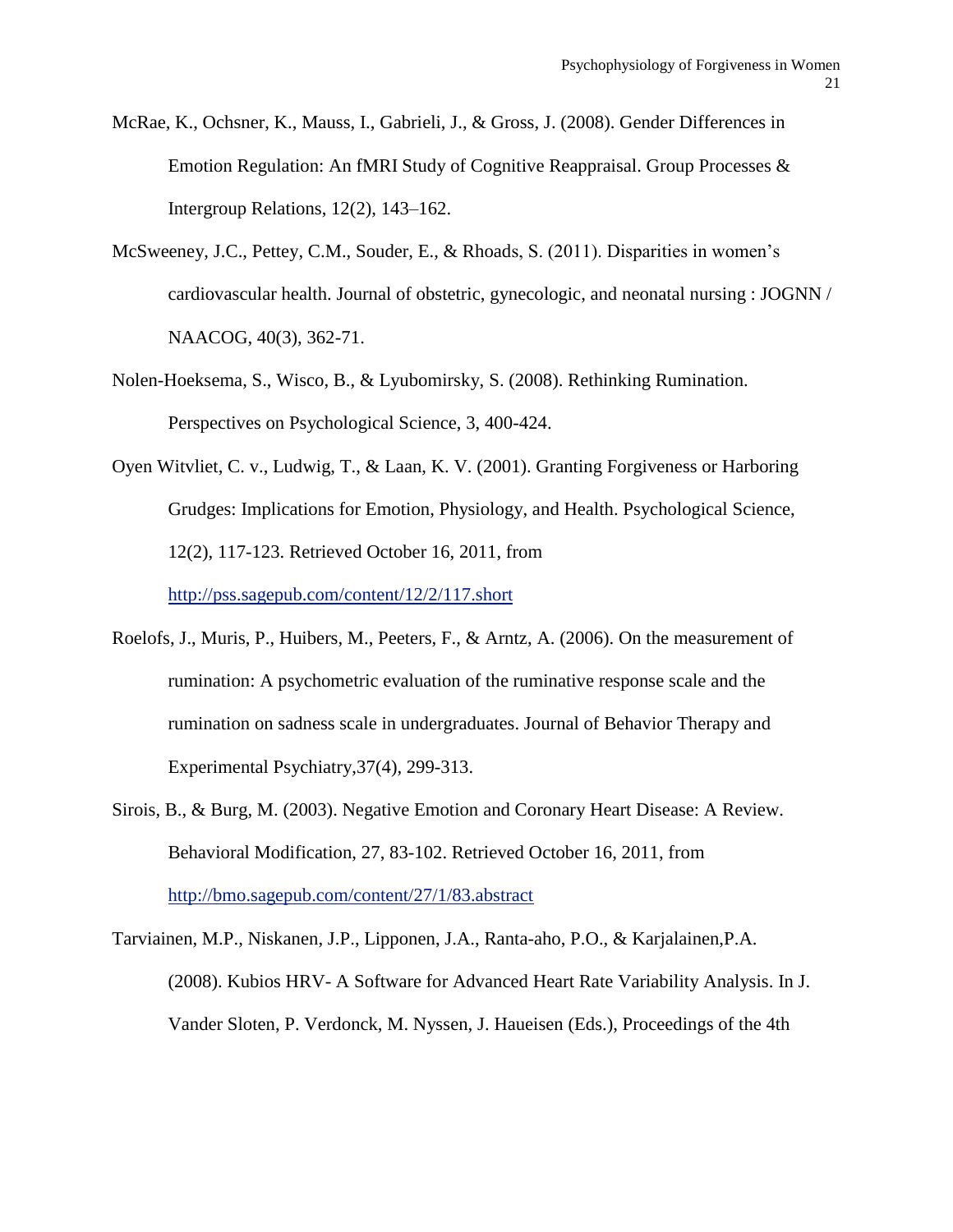European Conference of the International Federation for Medical and Biological Engineering: Vol. 22. (pp.1022–1025), Springer Berlin Heidelberg.

- Task force of the European Society of Cardiology and the North American Society of Pacing and Electrophysiology. (1996). Heart rate variability: Standards of measurement, physiology interpretation, and clinical use. Circulation, 93, 1043-1065.
- Thayer, J. F., Åhs, F., Fredrickson, M., Sollers, J. J., & Wager, T. D. (2012). A meta-analysis of heart rate variability and neuroimaging studies: Implications for heart rate variability as a marker of stress and health. Neuroscience & Behavioral Reviews, 36(2), 747–756.
- Thayer J.F., Lane R.D. (2000). A model of neurovisceral integration in emotion regulation and dysregulation. Journal of Affective Disorders, 61(3), 201-216.
- Thayer J.F., Lane R.D. (2007). The role of vagal function in the risk for cardiovascular disease and mortality. Biological Psychology, 74(2), 224-242.
- Thayer, J. F., Hansen, A. L., Saus-Rose, E., & Johnsen, B. H. (2009). Heart rate variability, prefrontal neural function, and cognitive performance: The neurovisceral integration perspective on self-regulation, adaptation, and health. Annals of Behavioral Medicine, 37, 141–153.
- Thayer, J., Rossy, L., Ruiz-Padial, E., & Johnsen, B. (2003). Gender Differences in the Relationship between Emotional Regulation and Depressive Symptoms . Cognitive Therapy and Research, 27(3), 349-364.
- Thayer, J.F., Yamamoto, S.S., Brosschot, J.F. (2010). The relationship of autonomic imbalance, heart rate variability and cardiovascular disease risk factors. International journal of cardiology, 141(2), 122-131.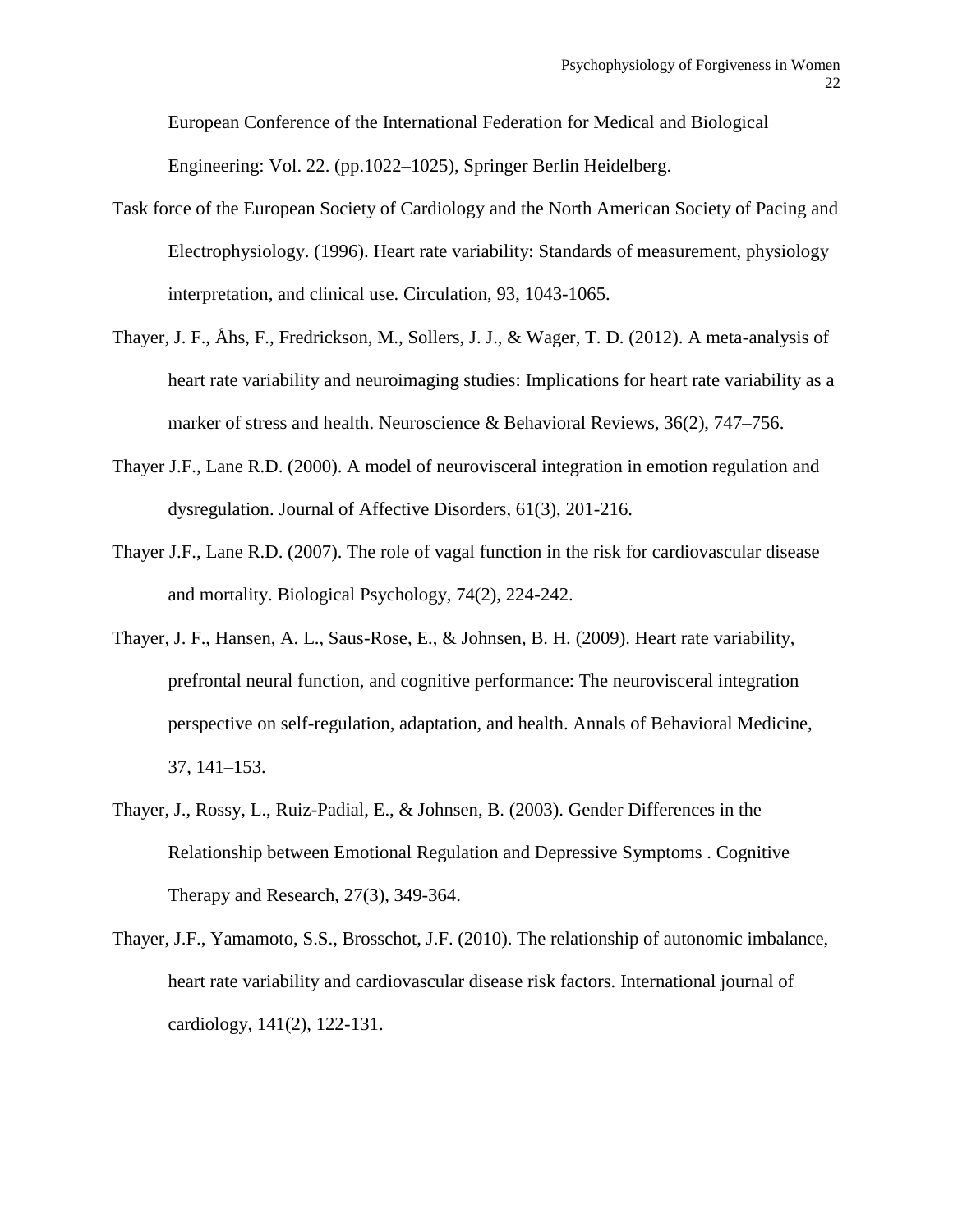Treynor, W., Gonzalez, R., & Nolen-Hoeksema, S. (2003). Rumination Reconsidered: A

Psychometric Analysis. Cognitive Therapy and Research, 27(3), 247–259.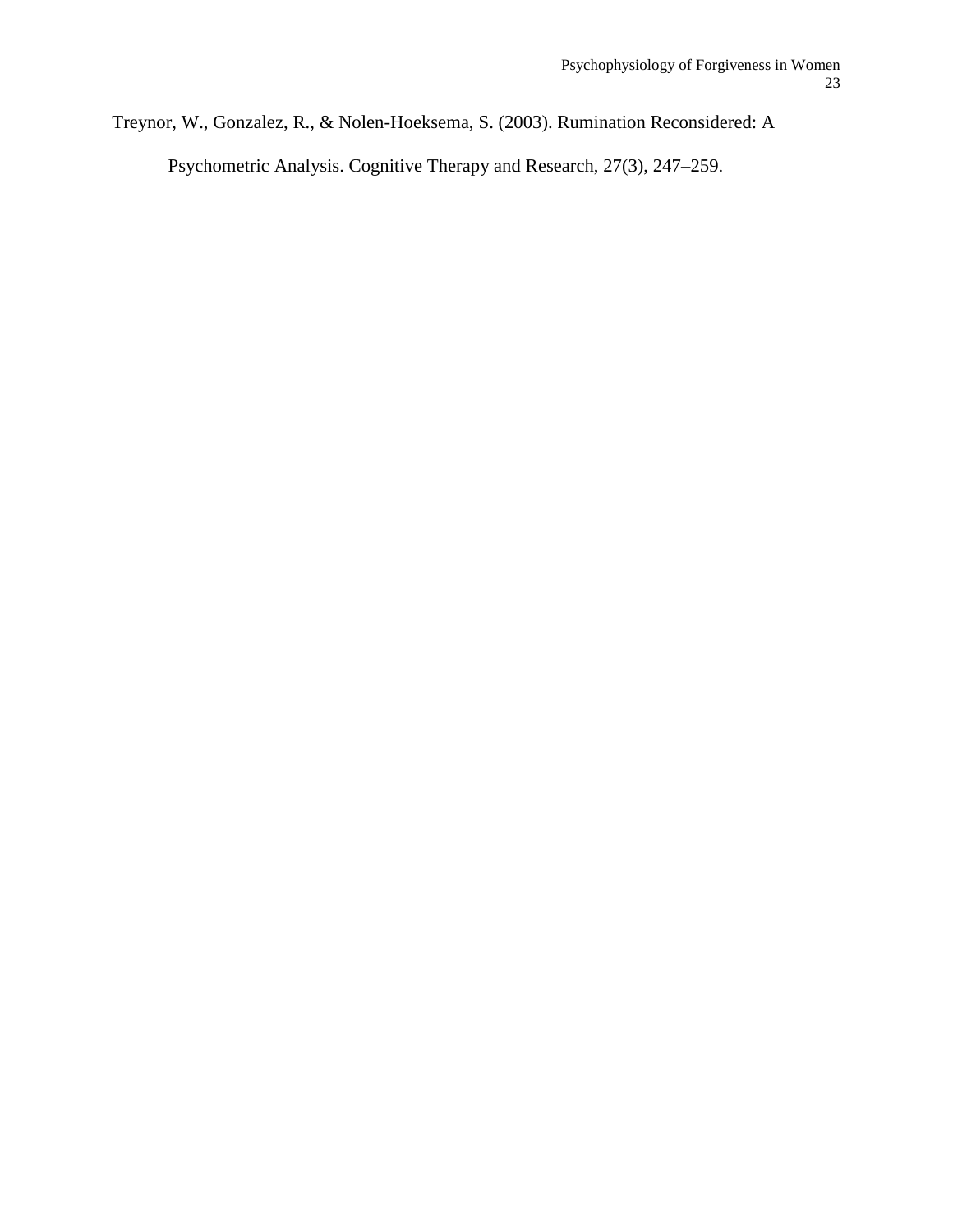



*Figure 1.* Bar graph showing LnHF HRV during recovery manipulation condition for each group once both baseline HRV and task HRV have been covaried.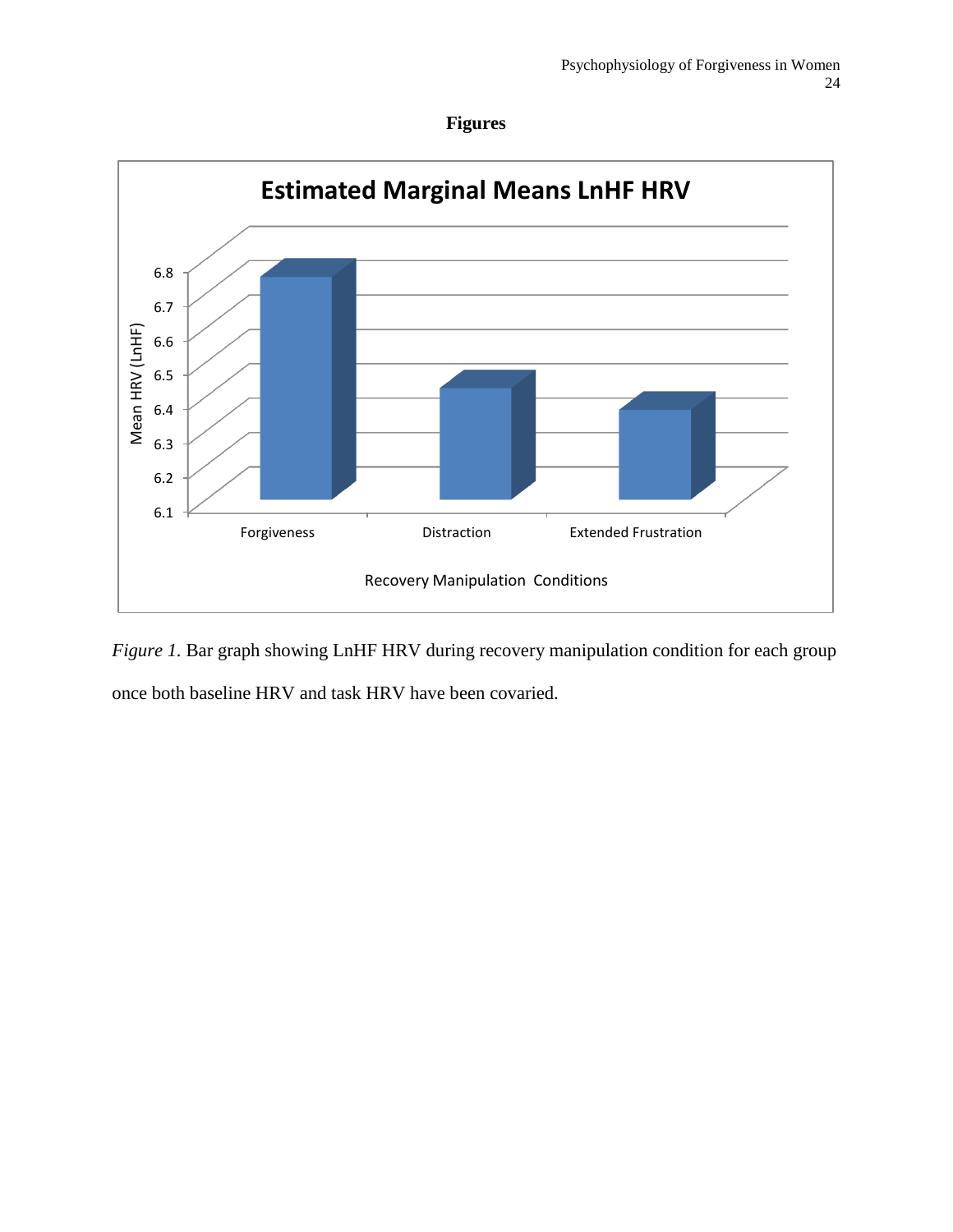## Table 1

| <b>Recovery</b><br><b>Condition</b> | <b>Mean HRV Recovery (LnHF)</b> | <b>Standard Deviaion</b> |    |
|-------------------------------------|---------------------------------|--------------------------|----|
| Forgiveness                         | 6.36557912                      | 1.41673265               |    |
| Distraction                         | 7.00953872                      | 1.21740116               |    |
| <b>Extended Frustration</b>         | 6.216463                        | 0.944712611              | 20 |
| Total                               | 6.5140093                       | 1.23486602               |    |

## *Recovery Manipulation Conditions Prior to Covarying*

*Note.* This is descriptive information by condition including mean, standard deviation, and total participants within each condition. Distraction condition did not have two qualifying baseline periods due to equipment malfunction. This is prior to covarying HF HRV at task and recovery.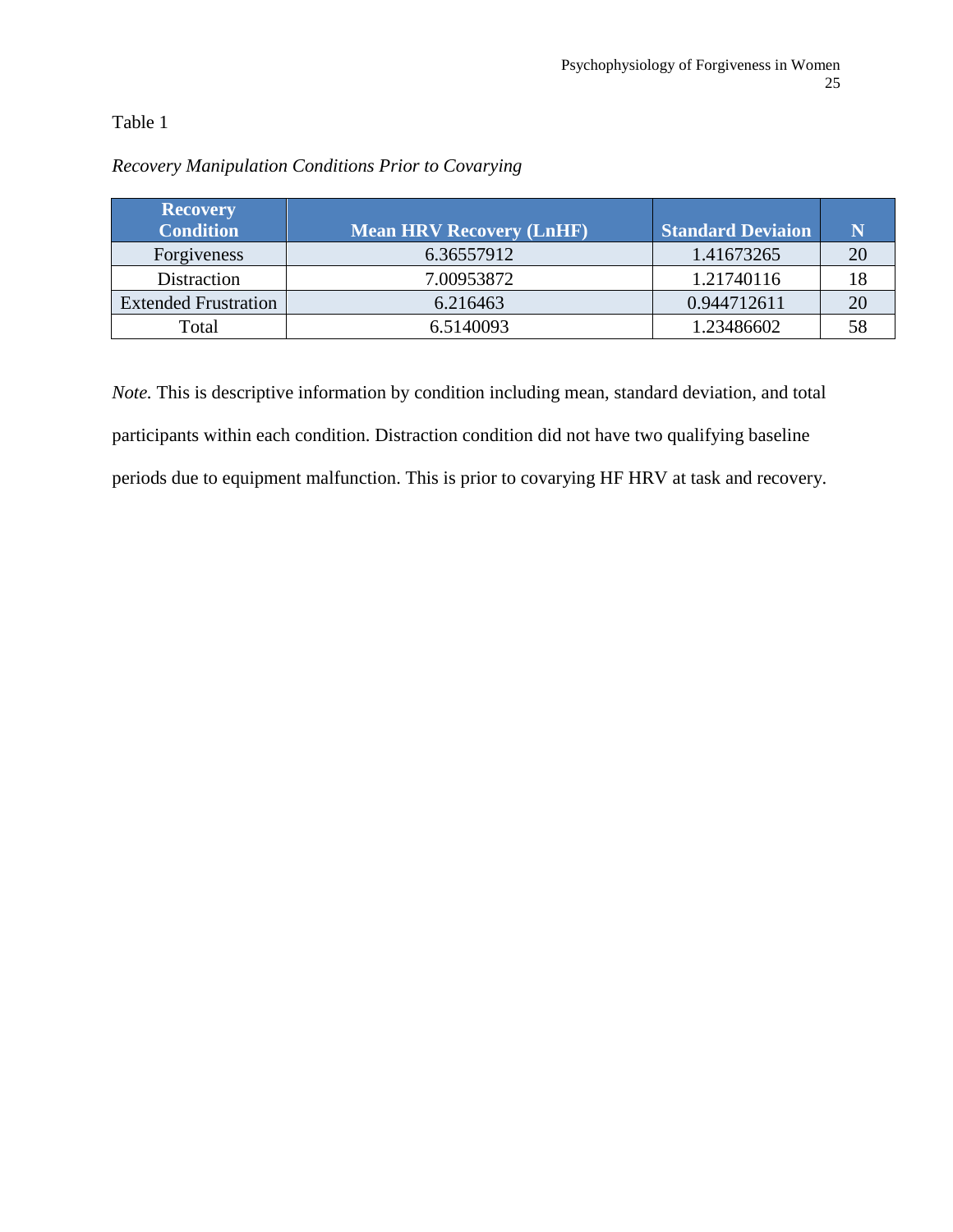### Table 2

#### **Recovery Condition Estimated Marginal Mean HRV Recovery (LnHF) Standard Error N** Forgiveness 1 6.748 0.108 20

### *Recovery Manipulation Conditions After Covarying*

*Note.* This is descriptive information of each condition at the recovery stage after covarying at

Distraction 18 6.424 0.118 18 Extended Frustration 1 6.361 0.106 20

baseline and task HF HRV. The table provides the estimated marginal means.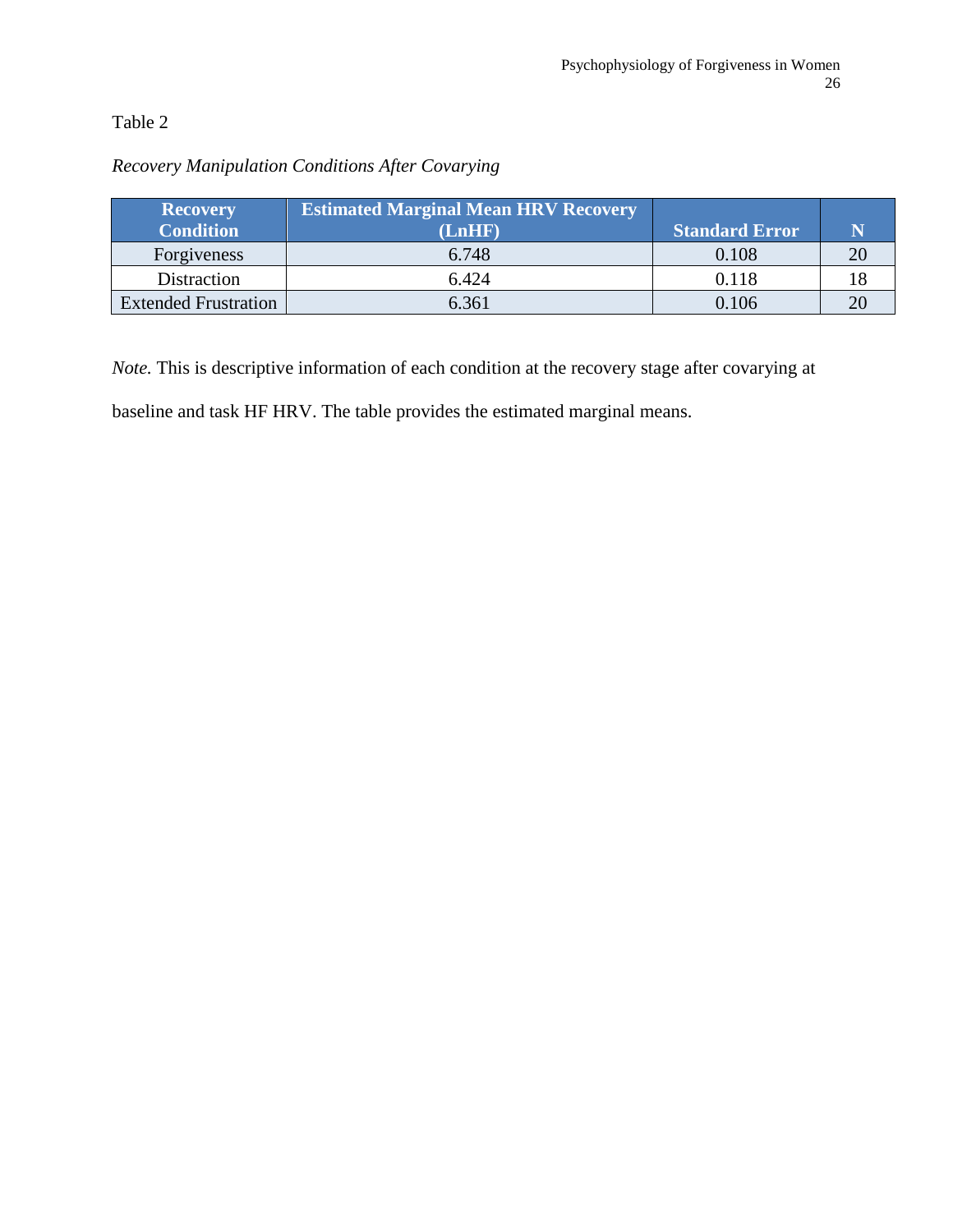### Appendix A

### **Difficulties in Emotion Regulation Scale (DERS)**

Response categories:

- 1 Almost never (0-10%)
- 2 Sometimes (11-35%)
- 3 About half the time (36-65%)
- 4 Most of the time (66 90%)
- 5 Almost always (91-100%)
- 1. I am clear about my feelings.
- 2. I pay attention to how I feel.
- 3. I experience my emotions as overwhelming and out of control.
- 4. I have no idea how I am feeling.
- 5. I have difficulty making sense out of my feelings.
- 6. I am attentive to my feelings.
- 7. I know exactly how I am feeling.
- 8. I care about what I am feeling.
- 9. I am confused about how I feel.
- 10. When I'm upset, I acknowledge my emotions.
- 11. When I'm upset, I become angry with myself for feeling that way.
- 12. When I'm upset, I become embarrassed for feeling that way.
- 13. When I'm upset, I have difficulty getting work done.
- 14. When I'm upset, I become out of control.
- 15. When I'm upset, I believe that I will remain that way for a long time.
- 16. When I'm upset, I believe that I'll end up feeling very depressed.
- 17. When I'm upset, I believe that my feelings are valid and important.
- 18. When I'm upset, I have difficulty focusing on other things.
- 19. When I'm upset, I feel out of control..
- 20. When I'm upset, I can still get things done.
- 21. When I'm upset, I feel ashamed with myself for feeling that way.
- 22. When I'm upset, I know that I can find a way to eventually feel better.
- 23. When I'm upset, I feel like I am weak.
- 24. When I'm upset, I feel like I can remain in control of my behaviors.
- 25. When I'm upset, I feel guilty for feeling that way.
- 26. When I'm upset, I have difficulty concentrating.
- 27. When I'm upset, I have difficulty controlling my behaviors.
- 28. When I'm upset, I believe there is nothing I can do to make myself feel better.
- 29. When I'm upset, I become irritated with myself for feeling that way.
- 30. When I'm upset, I start to feel very bad about myself.
- 31. When I'm upset, I believe that wallowing in it is all I can do.
- 32. When I'm upset, I lose control over my behaviors.
- 33. When I'm upset, I have difficulty thinking about anything else.
- 34. When I'm upset, I take time to figure out what I'm really feeling.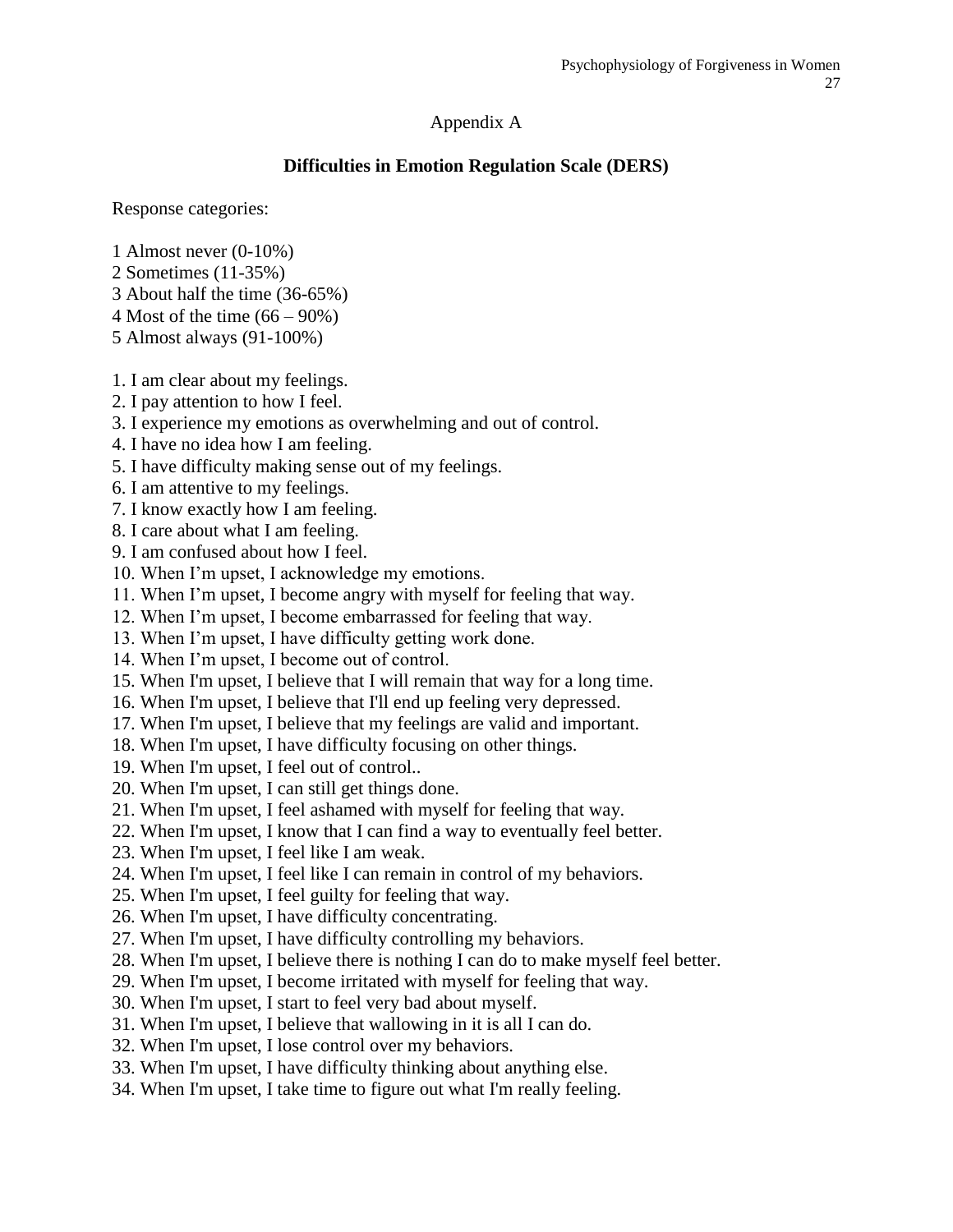- 35. When I'm upset, it takes me a long time to feel better.
- 36. When I'm upset, my emotions feel overwhelming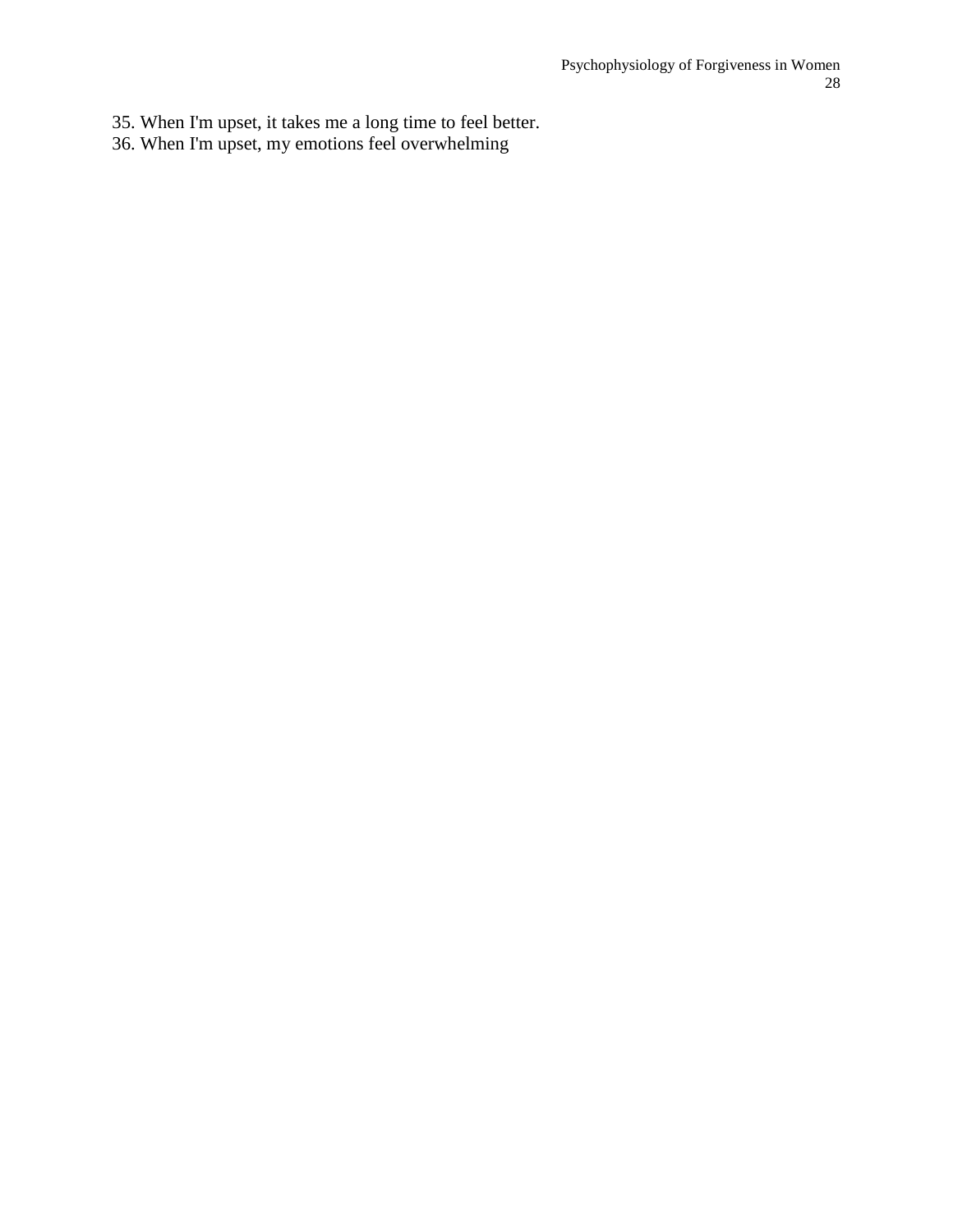4 almost always

## Appendix B

### **Ruminative Responses Scale**

People think and do many different things when they feel depressed. Please read each of the items below and indicate whether you almost never, sometimes, often, or almost always think or do each one when you feel down, sad, or depressed. Please indicate what you *generally* do, not what you think you should do.

|  | 1 almost never | 2 sometimes | 3 often |
|--|----------------|-------------|---------|
|--|----------------|-------------|---------|

- 1. Think about how alone you feel
- 2. Think "I won't be able to do my job if I don't snap out of this"
- 3. Think about your feelings of fatigue and achiness
- 4. Think about how hard it is to concentrate
- 5. Think "What am I doing to deserve this?"
- 6. Think about how passive and unmotivated you feel.
- 7. Analyze recent events to try to understand why you are depressed
- 8. Think about how you don't seem to feel anything anymore
- 9. Think "Why can't I get going?"
- 10. Think "Why do I always react this way?"
- 11. Go away by yourself and think about why you feel this way
- 12. Write down what you are thinking about and analyze it
- 13. Think about a recent situation, wishing it had gone better
- 14. Think "I won't be able to concentrate if I keep feeling this way."
- 15. Think "Why do I have problems other people don't have?"
- 16. Think "Why can't I handle things better?"
- 17. Think about how sad you feel.
- 18. Think about all your shortcomings, failings, faults, mistakes
- 19. Think about how you don't feel up to doing anything
- 20. Analyze your personality to try to understand why you are depressed
- 21.Go someplace alone to think about your feelings
- 22. think about how angry you are with yourself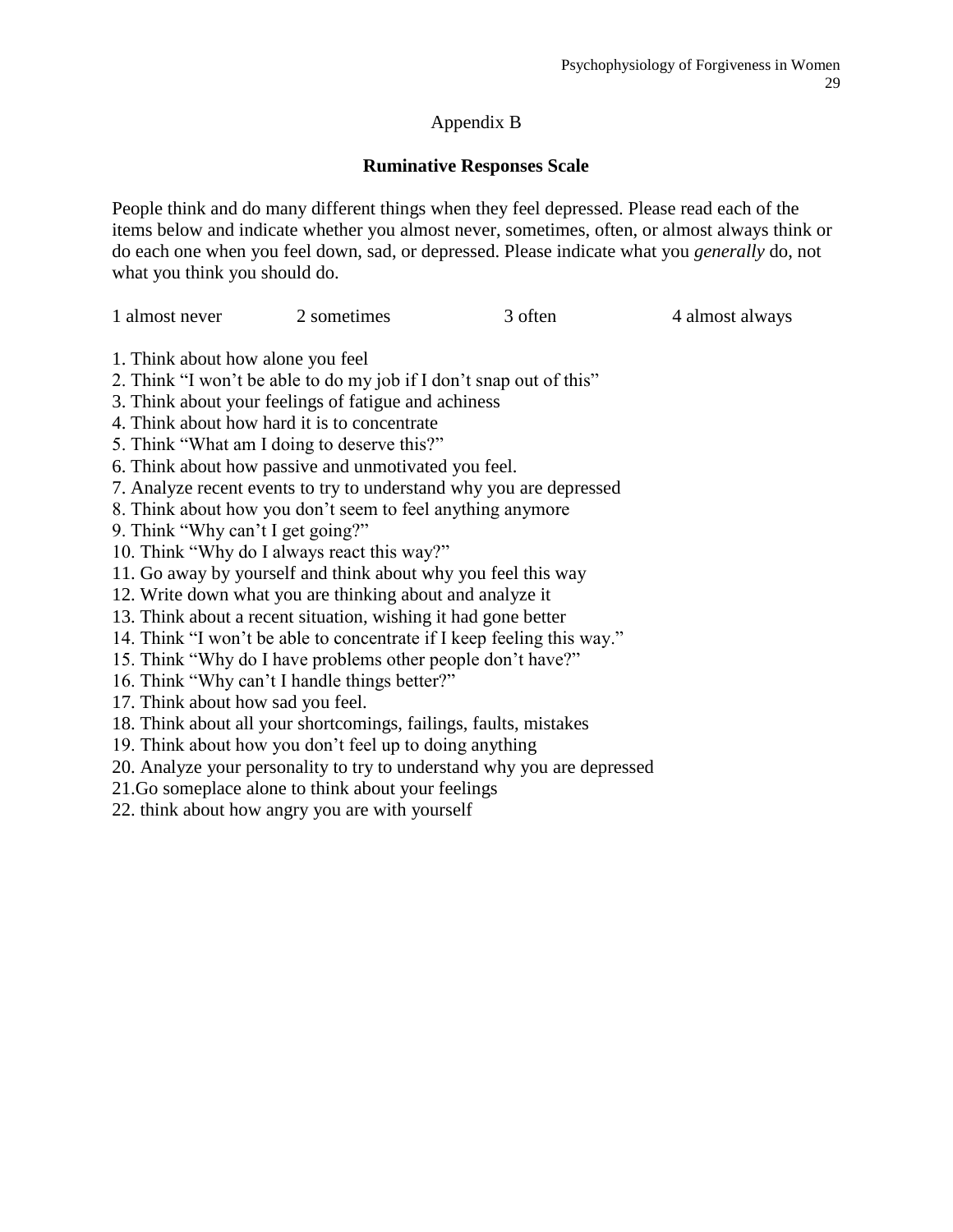# Appendix C

# **Behavioral Inhibition Scale and Behavioral Activation Scale**

Each item of this questionnaire is a statement that a person may either agree with or disagree with. For each item, indicate how much you agree or disagree with what the item says. Please respond to all the items; do not leave any blank. Choose only one response to each statement. Please be as accurate and honest as you can be. Respond to each item as if it were the only item. That is, don't worry about being "consistent" in your responses. Choose from the following four response options:

- $1 =$  very true for me
- $2 =$ somewhat true for me
- $3 =$ somewhat false for me
- $4 =$  very false for me
- 1. A person's family is the most important thing in life.
- 2. Even if something bad is about to happen to me, I rarely experience fear or nervousness.
- 3. I go out of my way to get things I want.
- 4. When I'm doing well at something I love to keep at it.
- 5. I'm always willing to try something new if I think it will be fun.
- 6. How I dress is important to me.
- 7. When I get something I want, I feel excited and energized.
- 8. Criticism or scolding hurts me quite a bit.
- 9. When I want something I usually go all-out to get it.
- 10. I will often do things for no other reason than that they might be fun.
- 11. It's hard for me to find the time to do things such as get a haircut.
- 12. If I see a chance to get something I want I move on it right away.
- 13. I feel pretty worried or upset when I think or know somebody is angry at me.
- 14. When I see an opportunity for something I like I get excited right away.
- 15. I often act on the spur of the moment.
- 16. If I think something unpleasant is going to happen I usually get pretty "worked up."
- 17. I often wonder why people act the way they do.
- 18. When good things happen to me, it affects me strongly.
- 19. I feel worried when I think I have done poorly at something important.
- 20. I crave excitement and new sensations.
- 21. When I go after something I use a "no holds barred" approach.
- 22. I have very few fears compared to my friends.
- 23. It would excite me to win a contest.
- 24. I worry about making mistakes.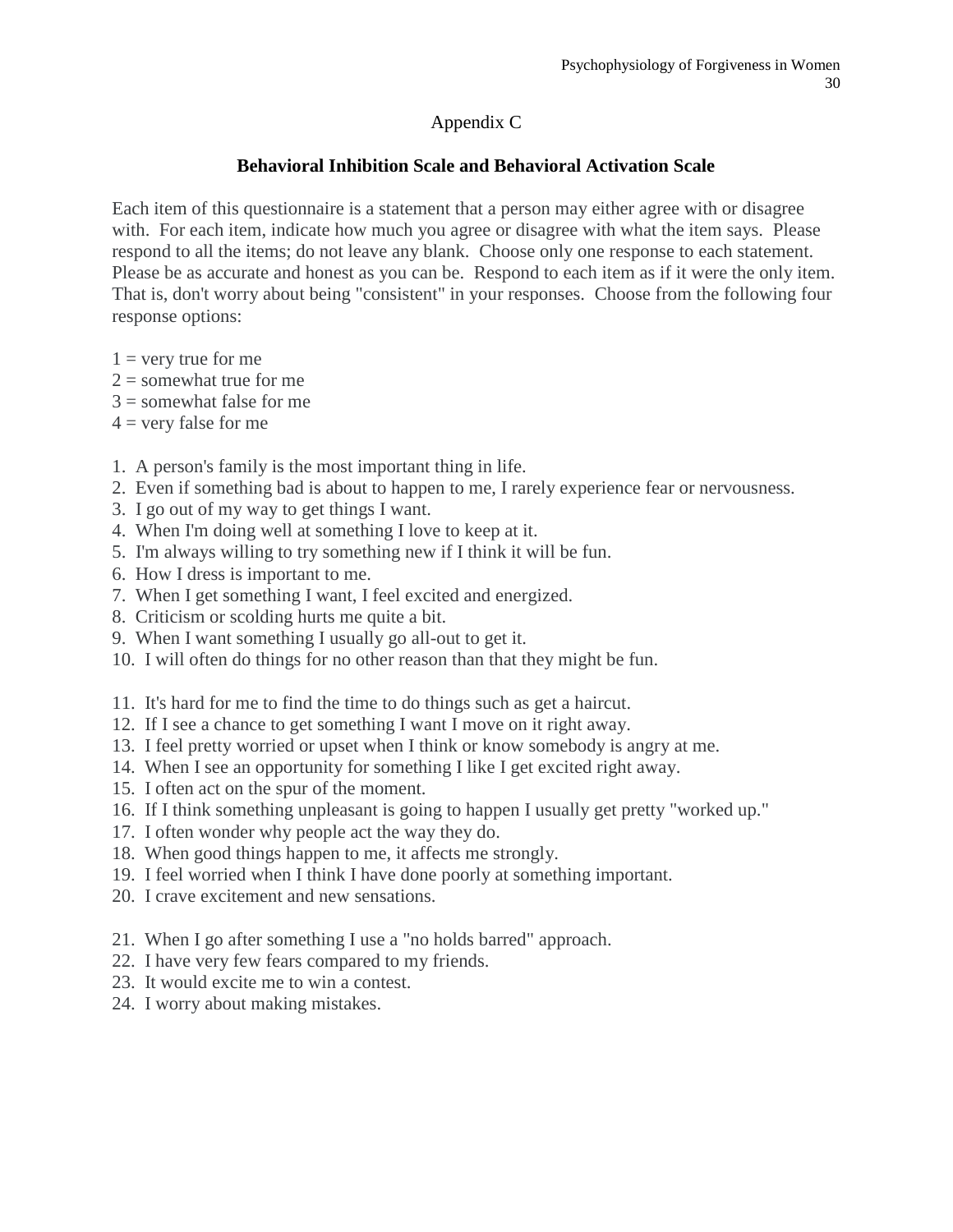## Appendix D

# **Neutral Stimuli "Laundry Instructions"**

1. Collect all your dirty clothes from the bathroom floor, or wherever you keep them. Keep in mind that your socks may be in the living room or under your desk. Make sure you find everything.

2. Sort the clothes into piles. There are two important considerations here: what material your clothes are, and what color.

3. Read all the labels, and pick out the clothes that: (a) cannot be washed (dry clean only items), (b) all clothes that say delicate (i.e. wool, silk).

4. Remember delicates may have to be washed by hand. This means using a sink or a bucket, and adding water. Read labels to verify the temperature and detergent. The water should feel slippery.

5. Sort the remaining clothes according to color. All whites should go with only whites. Put all the reds, pinks & oranges in a separate pile. Depending on how much more you have left, put the other colors together, possibly into a lighter (i.e. greys) and a darker (blacks, blues, browns) pile.

6. Know that, each pile is its own load. It is recommended to start with the highest priority pile, usually the socks/underwear pile.

7. Put the first pile into the washer. Add detergent (the package should say how much to use).

8. Read all instructions on the washer carefully. Examine all the knobs to make sure that the machine is set to the proper temperature. Whites usually go on hot temperatures. Colors and sheets usually go on warm or cold.

9. Close the door and push the on button.

10. Come back when the washer is done. Take the clothes out, shake them gently and either put into a dryer or hang them up to dry!